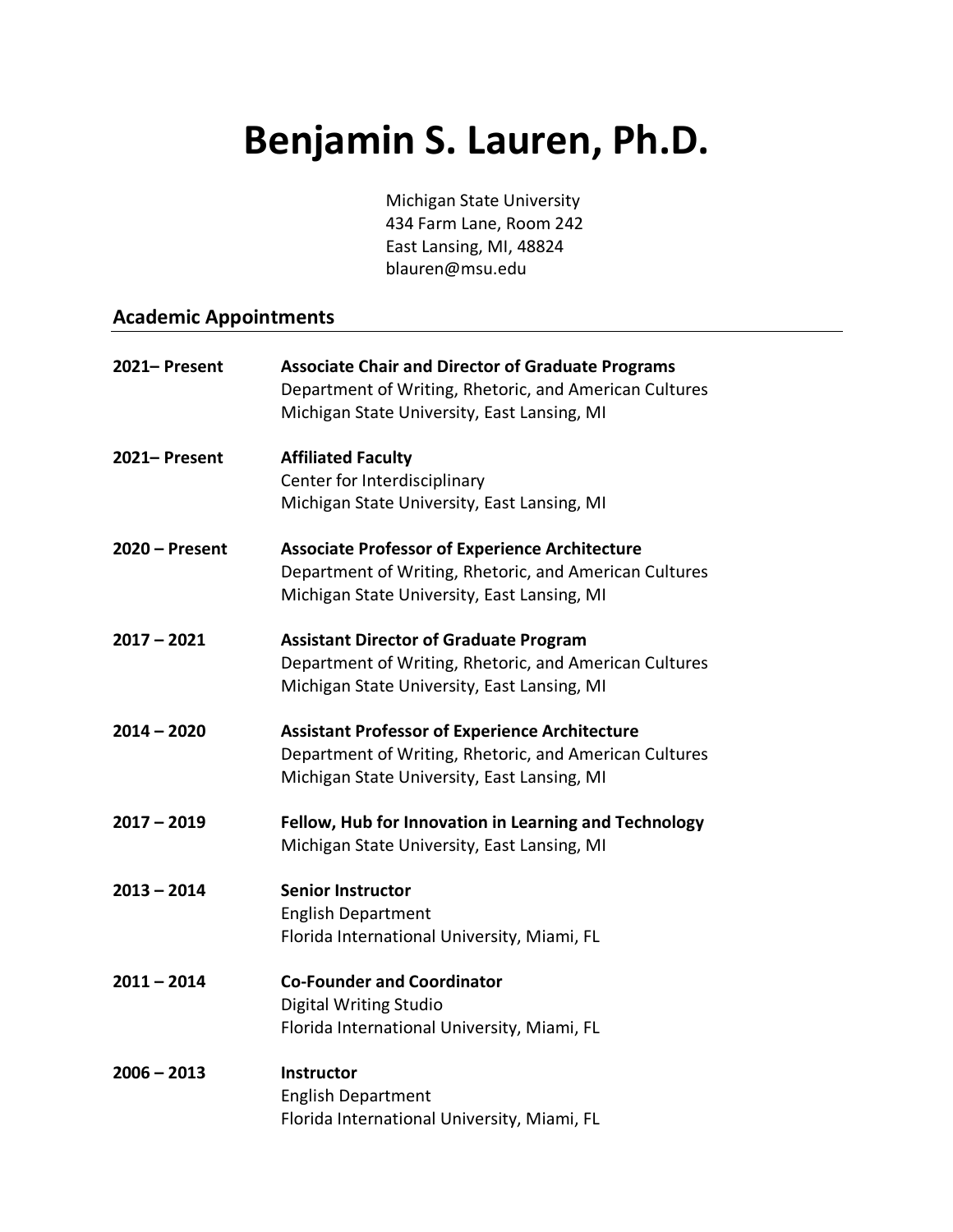| $2005 - 2007$ | Lecturer<br><b>English Department and Writing Center</b><br>University of Miami, Miami, FL               |
|---------------|----------------------------------------------------------------------------------------------------------|
| $2004 - 2004$ | <b>Adjunct Instructor</b><br><b>English Department</b><br>Tallahassee Community College, Tallahassee, FL |
| $2001 - 2003$ | <b>Teaching Assistant</b><br><b>English Department</b><br>Florida State University, Tallahassee, FL      |

## **Education**

| 2014 | <b>PhD in Technical Communication and Rhetoric</b><br><b>Texas Tech University</b> |
|------|------------------------------------------------------------------------------------|
| 2003 | <b>MA in English/Creative Writing</b><br><b>Florida State University</b>           |
| 2001 | <b>BA in English/Creative Writing</b><br>Florida State University                  |

## **Publications**

## **Books**

Lauren, B. (2018). *Communicating Project Management: A Participatory Rhetoric for Development Teams*. New York, NY: Routledge. Retrieved from bit.ly/2i0e0J2

## **Musical Collections**

- Lauren, B. (Producer and Composer) (in progress). *Hold me down* [CD]. For University of Michigan Press.
- Lauren, B. (Producer and Composer) (2019). *MI Homeless Voice* [CD]. Publisher: Authors.
- Lauren, B. (Producer and Composer) (2013). *Stop For Nothing* [CD]. Publisher: Author.
- Lauren, B., Long, J., Moreton, P., Donaldson, B., Lane, R. (2005). *Time Doesn't Notice* [CD]. Publisher: Atlantic Records.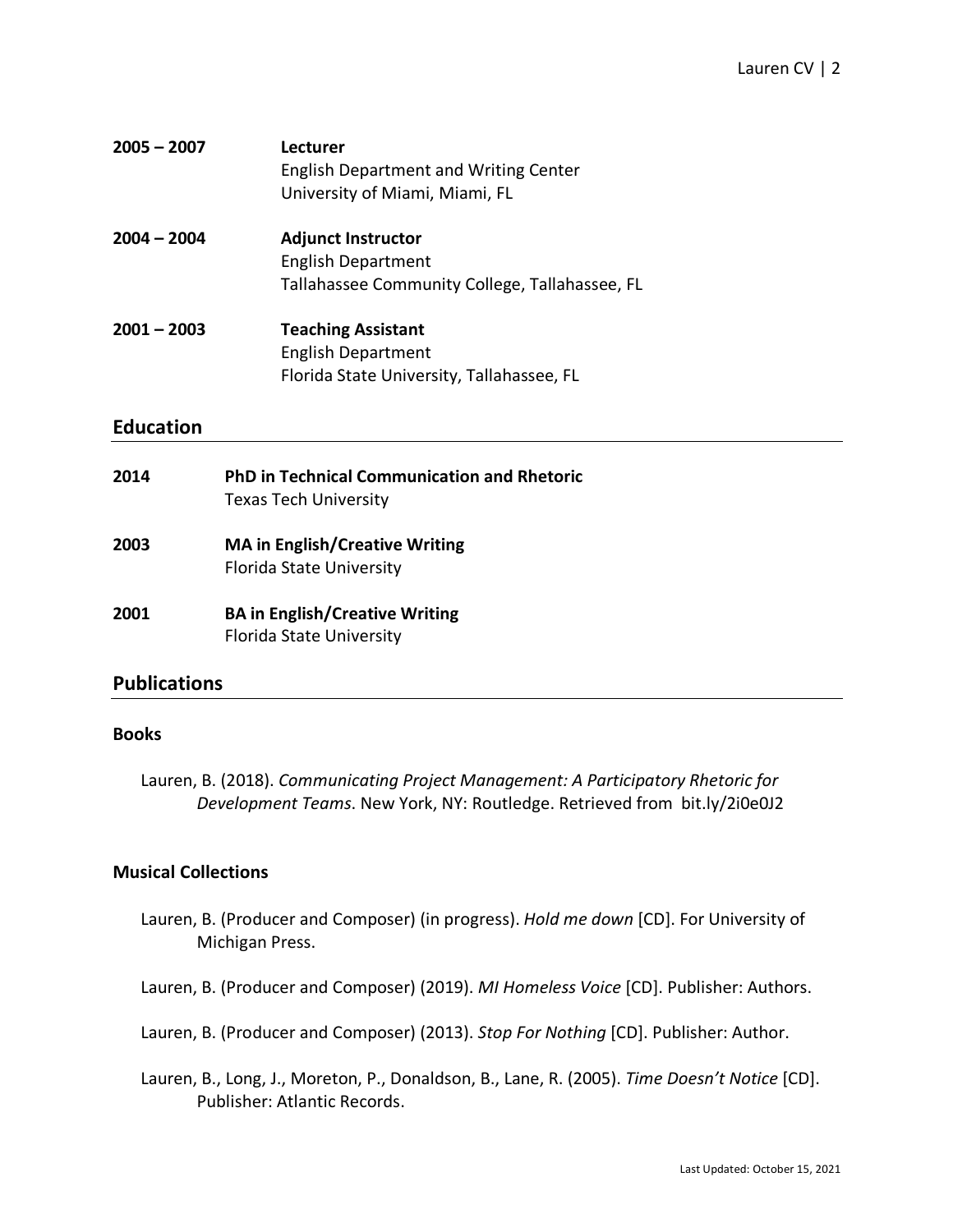#### **Special Issues of Journals**

- Leger, S., Rodriguez, E., Wourman, J., Kelly, S., Tobin, R. & **Lauren, B**. (2021). Sound and Social Change. *Kairos: A Journal of Rhetoric, Technology, and Pedagogy*, *26*(1).
- Lauren, B., & Schreiber, J. (2018). Emerging Forms of Project Management in Technical and Professional Communication. *Technical Communication, 65*(2).

#### **Journal Articles**

- Heinrich, B., **Lauren, B.**, Logan, S. (forthcoming, 2021). Reimagining scripts for human and environmental justice in experiential learning. *Experiential Learning and Teaching in Higher Education*.
- Feigenbaum, P., **Lauren, B**., & DeVoss, D. (forthcoming, 2021). Community literacy as justice entrepreneurship: Envisioning the progressive potential of entrepreneurship in a post-COVID field. *Reflections*: *A Journal of Community-Engaged Writing and Rhetoric.*
- Lauren, B., & Hart-Davidson, B. (2020). Sight, sound, and practice: An exploration of the ways visualizations can support learning to compose. *Kairos: A Journal of Rhetoric, Technology, and Pedagogy*, *25*(1). Retrieved from https://kairos.technorhetoric.net/25.1/topoi/lauren-hart-davidson/index.html
- Greenwood, A., **Lauren, B**., Knott, J., & DeVoss, D. (2019). Dissensus, resistance, and ideology: Design thinking as a rhetorical methodology. *Journal of Business and Technical Communication*, *33*(4), 400-424.
- Babak, L., & **Lauren, B**. (2019). Looking back to "Sound in/as :: Memory and Place" at SSRW 2018. For *Textshop Experiments*, 6. Retrieved from http://textshopexperiments.org/textshop06/looking-back-to-sound-in-as-memoryand-place
- Lauren, B. (2018). Preparing communication design students as facilitators: A primer for rethinking coursework in project management. *Communication Design Quarterly, 6*(3), 59-65.
- Lauren, B. (2018). Communicating project management: A participatory rhetoric for development teams – Excerpt of Chapter 4: On site with The Gardener and The Chef: Project Leadership and Communication, *PM World Journal,* Volume VII, Issue VIII – August. Retrieved from https://pmworldjournal.net/wpcontent/uploads/2018/08/pmwj73-Aug2018-Lauren-communicating-projectmanagement-series-article.pdf [reprint of book chapter]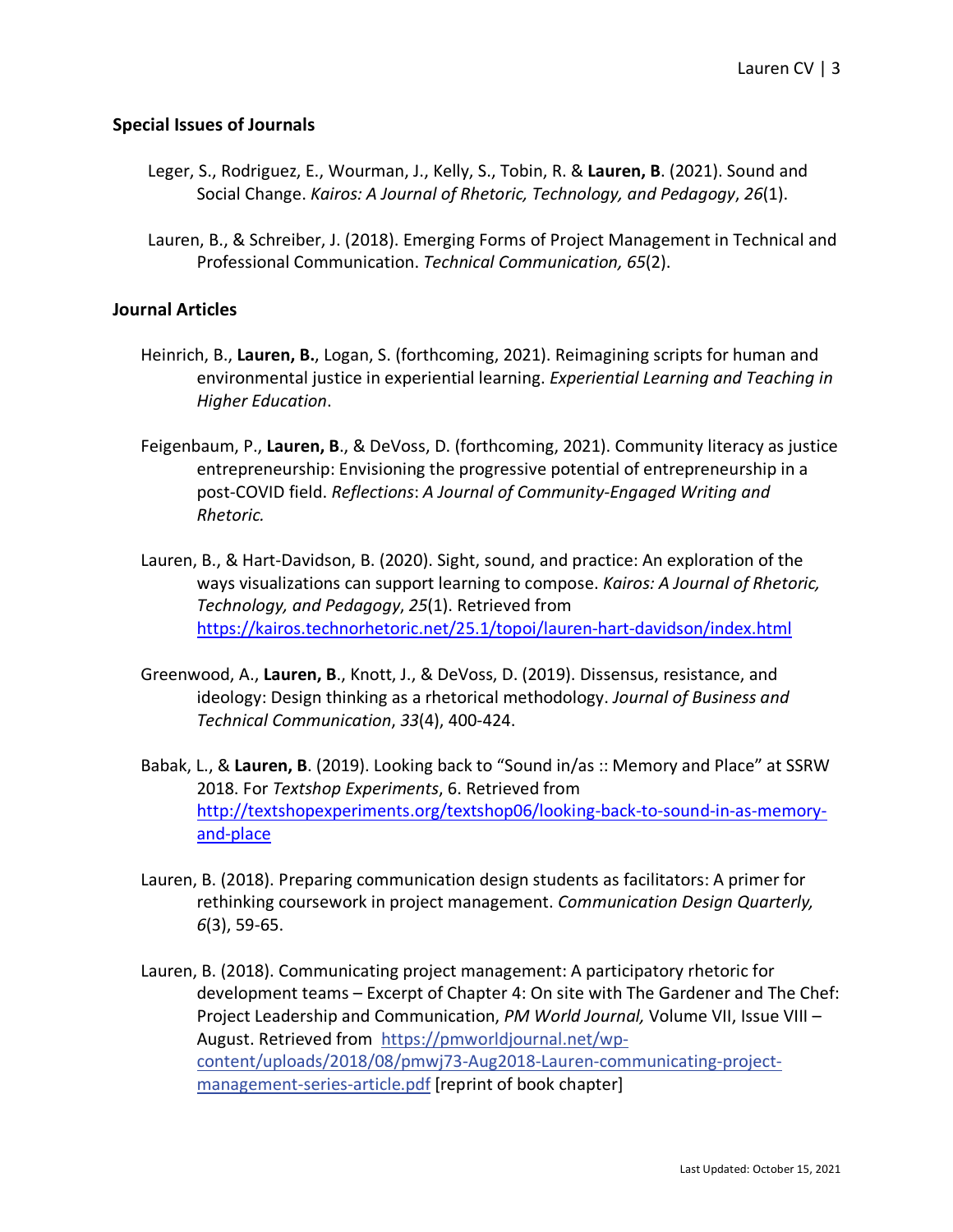- Lauren, B., Hart-Davidson, W. (2018). Get off the grid, get in the groove: A phronetic progymnasma. *Textshop Experiments*, 5. Retrieved from http://textshopexperiments.org/textshop05/get-off-the-grid
- Lauren, B., & Schreiber, J. (2018). An Integrative Literature Review of Project Management in Technical and Professional Communication. *Technical Communication, 65*(1).
- Turner, H., Nguyen, M., Keller, B., Sackey, D., Ridolfo, J., Pigg, S., **Lauren, B.**, Potts, L., Hart-Davidson, B., & Grabill, J. (2017). WIDE Research Center as an Incubator for Graduate Student Experience. *Journal of Technical Writing and Communicat*ion, *47*(2). DOI: 10.1177/0047287517692066
- Lauren, B. (2017). Experience Sampling as a Method for Studying In Situ Organizational Communication. *Journal of Organizational Knowledge Communication*, *3*(1), 63-79.
- Lauren, B., & Pigg, S. (2016). Networking in a field of introverts: The egonets, networking practices, and networking technologies of technical communication entrepreneurs. *IEEE Transactions on Professional Communication*, *59*(4), 342-362.
- Lauren, B., & Pigg, S. (2016). Toward multidirectional knowledge flows: Lessons from research and publication practices of technical communication entrepreneurs. *Technical Communication*, *63*(4), 299-313.
- Lauren, B. (2016). Running Lean: Refactoring and the Multiliteracy Center. *Computers and Composition*, 41, 68-77, DOI: http://dx.doi.org/10.1016/j.compcom.2016.04.007
- Lauren, B. (2015). App abroad and mundane encounters: Challenging how national cultural identity heuristics are used in information design. *Technical Communication, 62*(4), 258-270.
- Lauren, B. (2015). Mapping the workspace of a globally distributed "agile" team. *International Journal of Sociotechnology and Knowledge Development*, *7*(2), 45-62.
- Williams, J., Rice, R., **Lauren, B**., Morrison, S., Van Winkle, K., & Elliott, T. (2013). Problembased universal design for learning in technical communication and rhetoric instruction. *Journal of Problem Based Learning in Higher Education*, *1*(1). Retrieved from http://ojs.aub.aau.dk/index.php/pbl/article/view/285
- Lauren, B., & Rice, R. (2013). Teaching style in basic writing through remediating photo essays. *Basic Writing e-Journal*, *10*(1). Retrieved from http://bwe.ccny.cuny.edu/LaurenandRiceRemediatingPhoto.html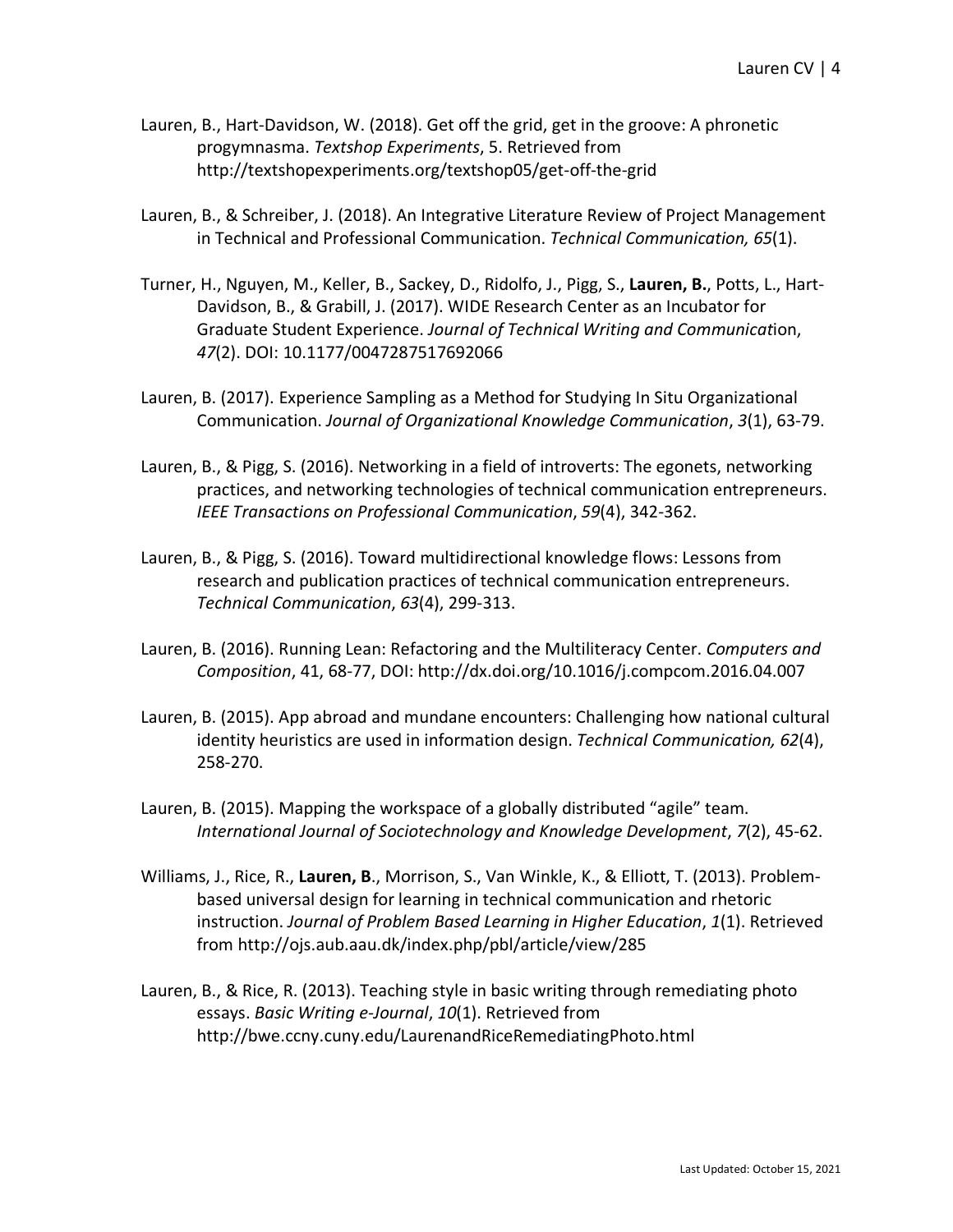#### **Proceedings Articles**

- Kelly, S., Nguyen, K., & **Lauren, B.** (2021, October). Trauma informed web heuristics for communication designers. *Proceedings of ACM SIGDOC.*
- Pigg, S., **Lauren, B.**, & Keller, B. (2017, August). Designing Learning Experiences for Early Career Knowledge Workers. Proceedings of *ACM SIGDOC*.
- Lauren, B., & Schreiber, J. (2017, July). A Systems Approach to Project Management Pedagogy: Situating Competencies and Relationships to Constellate Emerging Technical and Professional Communication Practice. Proceedings of the *IEEE International Professional Communication Conference*.
- Lauren, B., & Pigg, S. (2016, October). Toward Entrepreneurial Pedagogies: Rethinking Professional Networking as Knowledge Making. Proceedings of the *IEEE International Professional Communication Conference*.
- Lauren, B., Pigg, S., Brentnell, L., Fooksman, H., & Mapes, K. (2016, September). Investigating a common trope in technical communication: Are academics and practitioners researching in different communication design spheres? Proceedings of *ACM SIGDOC*.
- Lauren, B. (2015, July). Fostering intercultural communication through transactional rhetoric: A problem-based service-learning model. Proceedings of the *IEEE International Professional Communication Conference*.
- Lauren, B. (2015, July). Participating in project management experiences in the workplace. Proceedings of the *ACM International Conference on the Design of Communication.*  Proceedings of ACM SIGDOC, 2015.

#### **Book Chapters**

- Lauren, B., & Pigg, S. (Accepted). "And sometimes we debate:" How networking transforms what professional writers know. *For Writing Beyond the University*.
- Kelly, S., Rodriguez, E., **Lauren, B.,** & Blythe, S. (Accepted). Trauma-informed scholarship as a rhetorical methodology in digital research and design. For *Digital Methods* book.
- Lauren, B., McArdle, C., Ismirle, J., & Instone, K., (Accepted). Understanding across difference: Industry-academic collaboration as a technical communication framework. For *Collaborations and Partnerships in UX*.
- Lauren, B. Project Management. (Accepted). *Keywords in Technical Communication*. WAC Clearinghouse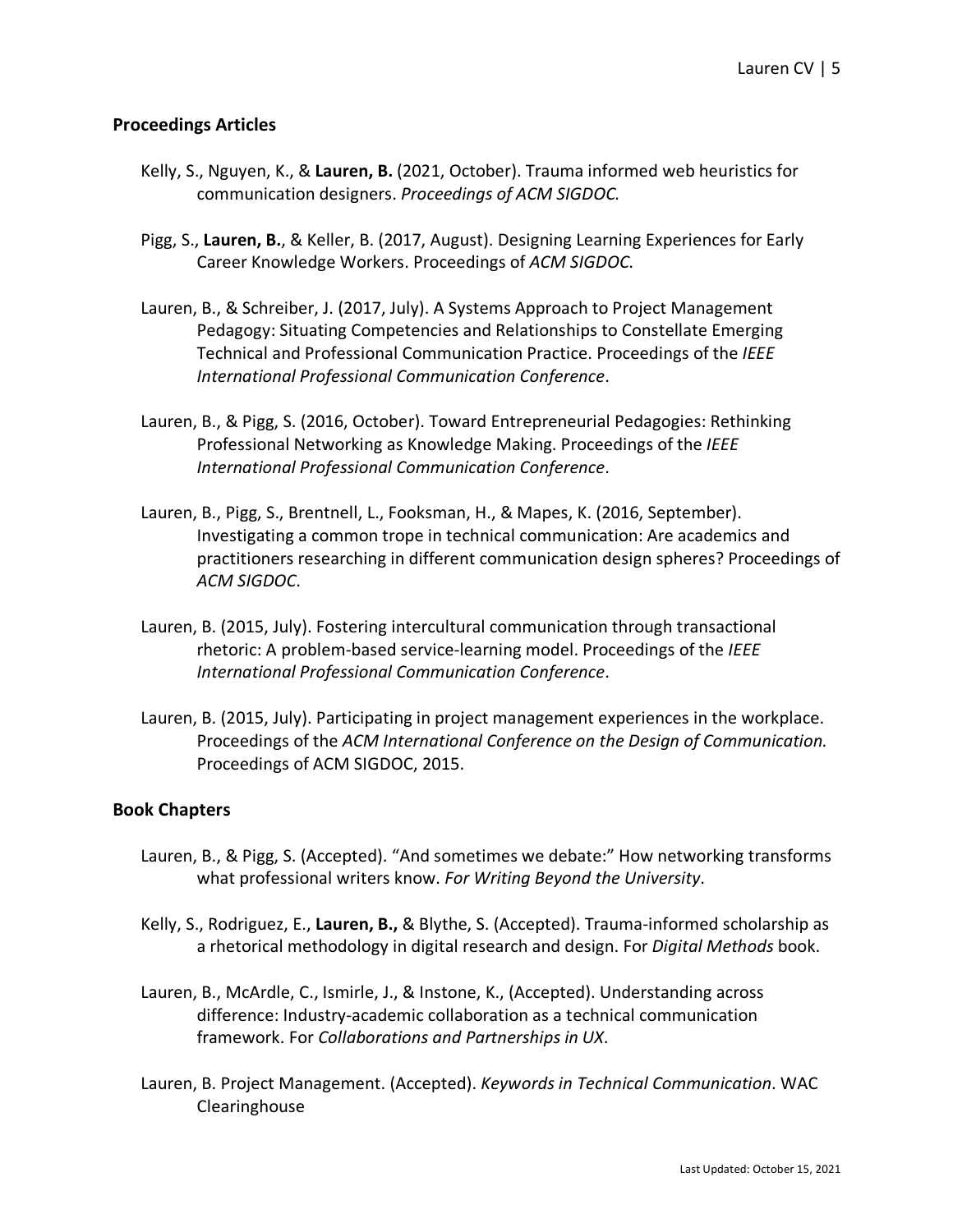- Hart-Davidson, W., & **Lauren, B**. (2020). Extending the work of writing stewardship: Managing texts, people, and projects. *Teaching Content Management in Professional and Technical Communication*. Routledge.
- Nguyen, M., Turner, H., & **Lauren, B**. (2018). Disjuncture, difference, and representation in experience mapping. In R. Rice & K. St.Amant (Eds.), *Thinking globally, composing locally: Rethinking online writing in the age of the global internet*. Louisville, CO: Utah State University Press c/o University Press of Colorado.
- Lauren, B. (2017). Mapping the workspace of a globally distributed "agile" team. In Information Resources Management Association (Ed.), *Remote Work and Collaboration: Breakthroughs in Research and Practice* (pp. 158-176)*.* Hershey, PA: IGI Global. [reprint of article]
- Lauren, B. (2017). Kairos and managing experience architecture projects. In L. Potts & M. Salvo (Eds.), *Rhetoric and Experience Architecture* (pp. 209-224). Andersen, SC: Parlor Press.
- Harrison, K., & **Lauren, B**. (2014). Casting NTT faculty as practitioner-researchers: Using research opportunities to enhance teaching, service, and administrative assignments. In L. Lewis Gaillet & L. Guglielmo (Eds.), *Contingent Faculty Publishing in Community: Case Studies for Successful Collaborations*. Basingstoke, United Kingdom: Palgrave Macmillan.
- Rice, R., & **Lauren, B**. (2014). Developing intercultural competence through glocal activity theory using the connect-exchange study abroad app. In G. Verhulsdonck & M. Limbu (Eds.), *Digital Rhetoric and Global Literacies: Communication Modes and Digital Practices in the Networked World*. Hershey, PA: IGI Global.
- Lauren, B. (2013). Designing small spaces: A case study of the Florida International University digital writing studio. In R. Carpenter (Ed.). *Cases on Higher Education Spaces: Innovation, Collaboration, and Technology* (pp. 65-86). Hershey, PA: IGI Global.

#### **Editorials**

- Leger, S., Rodriguez, E., Wourman, Ja'La, Kelly, S., Tobin, R., & **Lauren, B**. (2021). Introduction to the special issue: Sound and social change. *Kairos: A Journal of Rhetoric, Technology, and Pedagogy*, *26*(1).
- Lauren, B., & Schreiber, J. (2018). Special issue introduction: Emerging forms of project management in technical and professional communication. *Technical Communication, 65*(2), 125-129.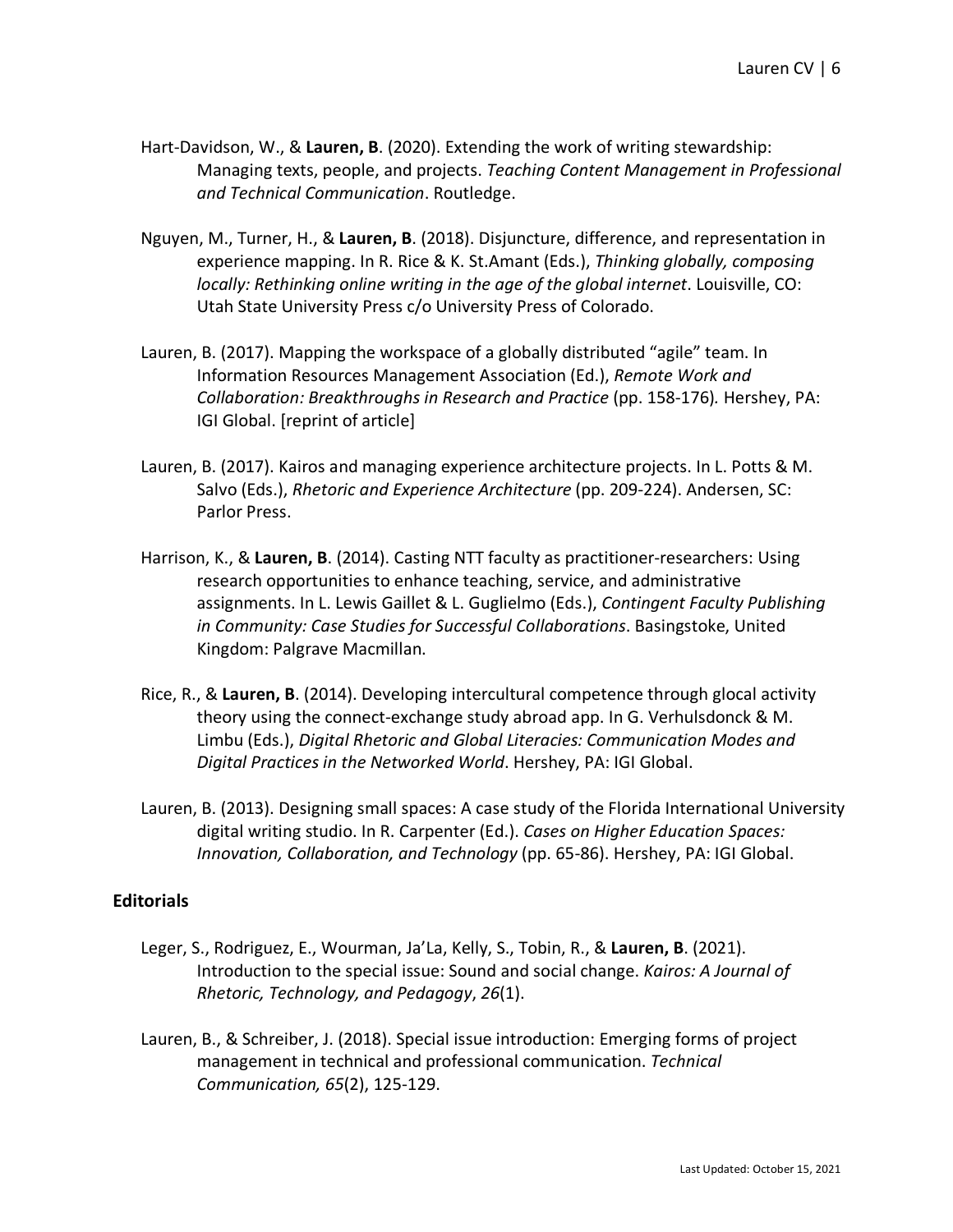#### **Textbook and Instructional Writing**

- Saba, R., **Lauren, B**., & Feigenbaum, P. (2016). Chapter 11: Writing beyond the page: Shifting genres and using new media. *Composing to communicate: A student's guide.*  Independence, KY: Wadsworth/Cengage.
- Lauren, B. (2004). What are we doing with our pennies? In W. Bishop (Ed.) *On writing: A process reader* (pp. 183-184). New York, NY: McGraw/Hill.

#### **Trade/Magazine Publications**

- Instone, K., Bowman, E., **Lauren, B.,** & Opel, D. (2017). Industry-Academic Collaborations: Fostering a UX Talent Pipeline and Discovering Win-Win Professional Development and Research Opportunities. *User Experience Magazine*, *17*(4).
- Campbell, E., **Lauren, B.**, Stoepel, W., & Kribs, S. (2016). Case Study: Solving a Museum's Business Challenges. *User Experience Magazine*, *16*(4).
- Lauren, B. (2016). Developing Technologies for International Audiences and Cultures. *Intercom: The magazine for the society for technical communication*. May/June 2016.
- Potts, L., **Lauren, B.**, Tegtmeyer, R., Schopieray, S., Hart-Davidson, W., & Kaiser, Z. (2015). Killer robots and the humanities: Building an Interdisciplinary UX Program. *User Experience Magazine*, *15*(4), Retrieved from http://uxpamagazine.org/killer-robotsand-the-humanities/
- Lauren, B. (2011). Divergent thinking through media labs. *Intercom: The magazine for the society for technical communication*, September/October 2011. Retrieved from http://intdev.stc.org/2011/09/divergent-thinking-through-media-labs

#### **Professional Reports**

- Lauren, B., Blythe, S., Steed-Page, K., Noto, R., Heinrich, B., Kelly, S. (2020). Essential Needs Research Summary Report. For MSU Provost's Office.
- Black, A., Booker, C., Cilano, C., Kabel, C., Lampe, A., **Lauren, B.**, Méndez, X. …Sonka, K. (2019, April 30). Culture of care task force report. For CAL Dean's Office, MSU.
- Lauren, B. (2018, October 24). Summary report: Housing insecurity working group. For the Office of the Provost, MSU.
- Lauren, B., Knott, J., Yang, R., Obando, V. (2017, October 19). CAL digital humanities project management initiative. For CAL Dean's Office, MSU.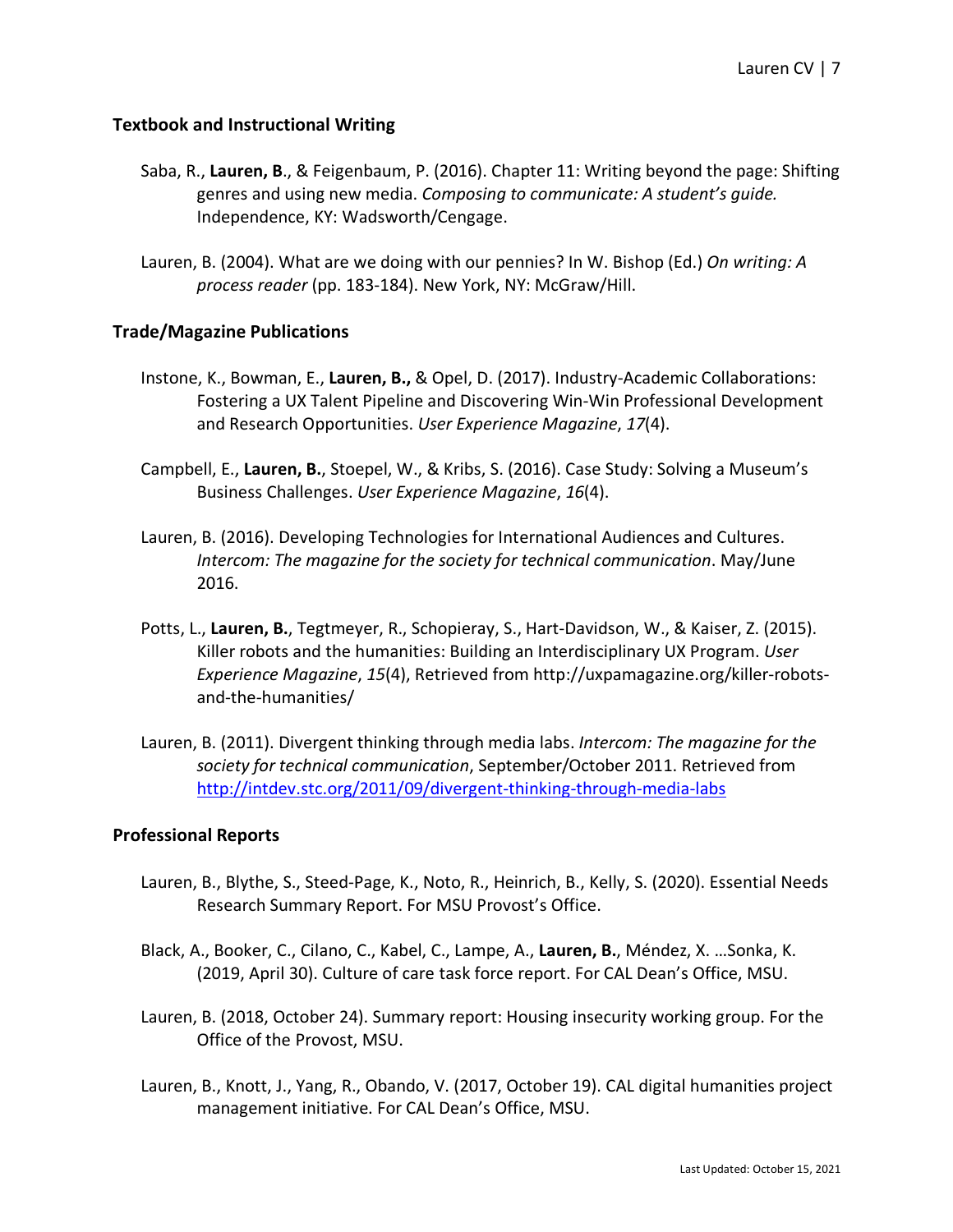- Lauren, B., Kaiser, Z., Hacker, O., Richardson, M., & Clark, I. (2015, May). [organization name omitted] website redesign completed. Research Summary Report for Head of School.
- Lauren, B., & Rice, R. (2014, May). Recommendations Report. Research summary report for participants in workplace study.

#### **Research Grants, Awards, & Fellowships**

- Lauren, B. (unfunded, 2021). HARP Production Grant. "Hold me down Album Funding." MSU, \$7000.
- Lauren, B. (unfunded, 2019). HARP Production Grant. "A way through: Exploring rhetoric in songwriting and audio production." MSU, \$7000.
- Lauren, B. (funded, 2018). College of Arts and Letters Faculty Summer Fellowship. Research on Sonic Rhetorics. MSU/CAL, \$6500.
- Lauren, B. (funded, 2017). Hub for Innovation in Learning and Technology Faculty Fellowship. Research on Project Management in Digital Humanities. MSU/CAL, \$8,000.
- Lauren, B. (funded, 2016). College of Arts and Letters Undergraduate Research Initiative Grant. MSU, \$750.
- Lauren, B., & Schreiber, J. (unfunded, 2016). Interpersonal communication skills of project managers. PMI Sponsored Research Program, \$20,000.
- Lauren, B. (funded, 2016). Project Management Projects Development. Department of Writing, Rhetoric, and American Cultures. MSU, \$3000.
- Lauren, B. (funded, 2016). Communicating Project Management Book Development. College of Arts and Letters Summer Research Grant. MSU, \$7148.
- Lauren, B. (funded, 2015). College of Arts and Letters Undergraduate Research Initiative Grant. MSU, \$500.
- Lauren. B., Schopieray, S., Tegtmeyer, R., & Banks, W. (unfunded, 2015). App Abroad. Digital Humanities Start-up Grant. NEH, \$68,058.
- Lauren, B., Potts, L., & Salvo, M, Nguyen, M., & Turner, H. (unfunded, 2015). XA Symposium and Workshop. Humanities Without Walls Grant, \$63,149.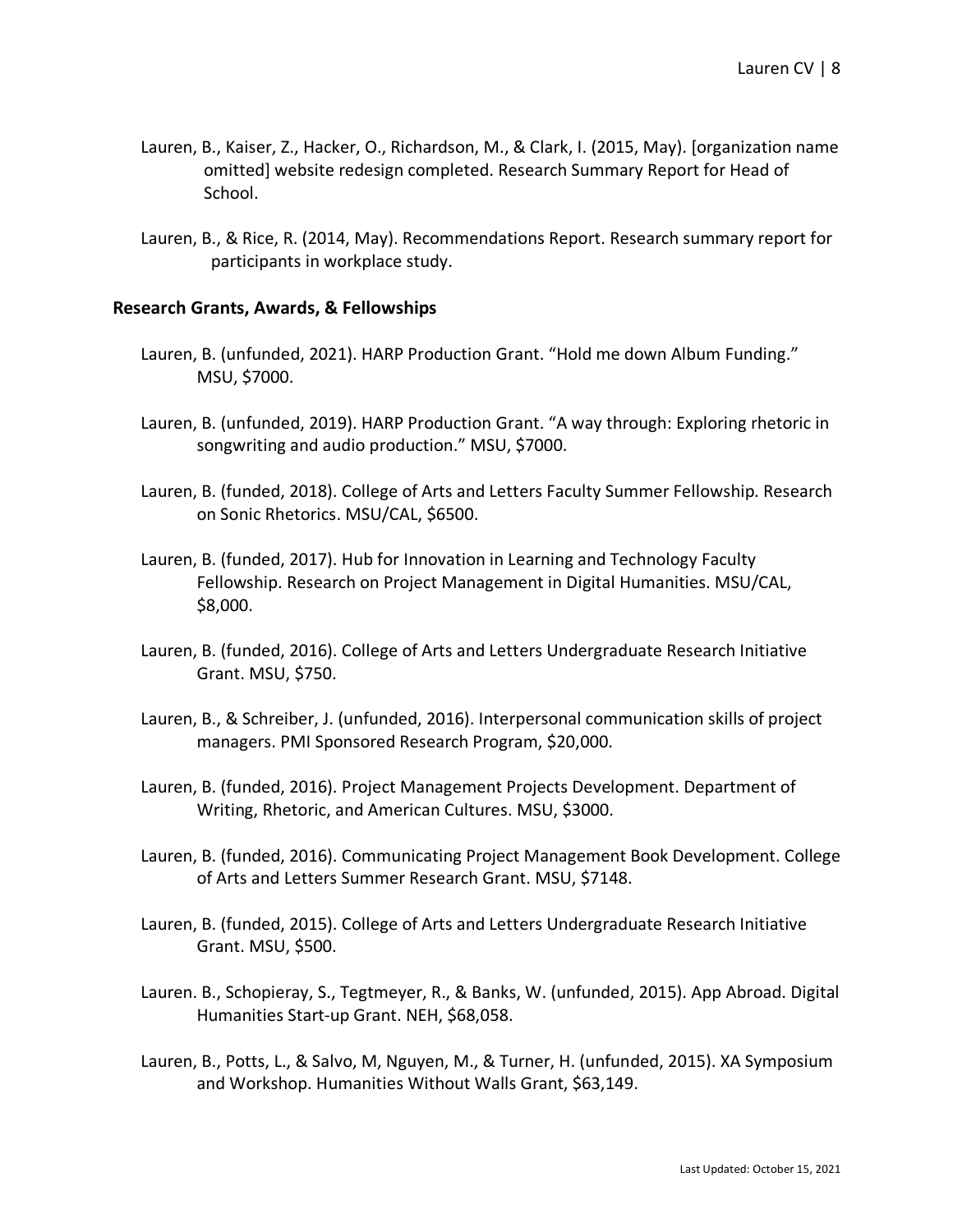- Lauren, B. (funded, 2015). Humanities Without Walls Seed Grant. MSU College of Arts and Letters, \$668.
- Lauren, B. (funded, 2012). Technology Fee Grant for Digital Writing Studio. Florida International University, \$3600.
- Lauren, B. (funded, 2009). Online Development Research Grant. Florida International University, \$150.

#### **Book Reviews**

Lauren, B. (2015). Review of Rhetorical memory: A study of technical communication and information management*. Communication Design Quarterly*, *4*(1), 95-98.

## **Creative-Critical Work**

#### **Music Composing and Production**

- Collaborator, S. (words), & **Lauren, B.** (composer). (2019). Bookmarks in my life. [Recorded by B. Lauren]. On MI Homeless Voice [mp3]. East Lansing, MI. *Privately published*. (note: "S. Collaborator" prefers to remain confidential in public-facing documents)
- Collaborator, K. (words), & **Lauren, B**. (composer). (2019). The destruction of my way of life. [Recorded by B. Lauren & G. Brown**]**. On MI Homeless Voice [mp3]. East Lansing, MI. *Privately published*. (note: "K. Collaborator" prefers to remain confidential in publicfacing documents)
- Collaborator, R. (words), Rodriguez, E., Hart-Davidson, B., Derushia, C., Milburn, J., & **Lauren, B**. (composers). (2019). A walking, living legend. [Recorded by R. Collaborator, E. Rodriguez, B. Hart-Davidson, C. DeRushia, & **B. Lauren**]. On MI Homeless Voice [mp3]. East Lansing, MI. *Privately published*. (note: "R. Collaborator" prefers to remain confidential in public-facing documents)
- Collaborator, J. (words), & **Lauren, B.** (composer). (2019). A survivor's waltz. [Recorded by J. Collaborator & **B. Lauren**]. On MI Homeless Voice [mp3]. East Lansing, MI. *Privately published*. (note: "J. Collaborator" prefers to remain confidential in public-facing documents)
- Collaborator, M. (word), & **Lauren, B.** (composer). (2019). [Recorded by B. Lauren]. Turning my mess into a message [mp3]. On MI Homeless Voice. *Privately published*. (note: "M. Collaborator" prefers to remain confidential in public-facing documents)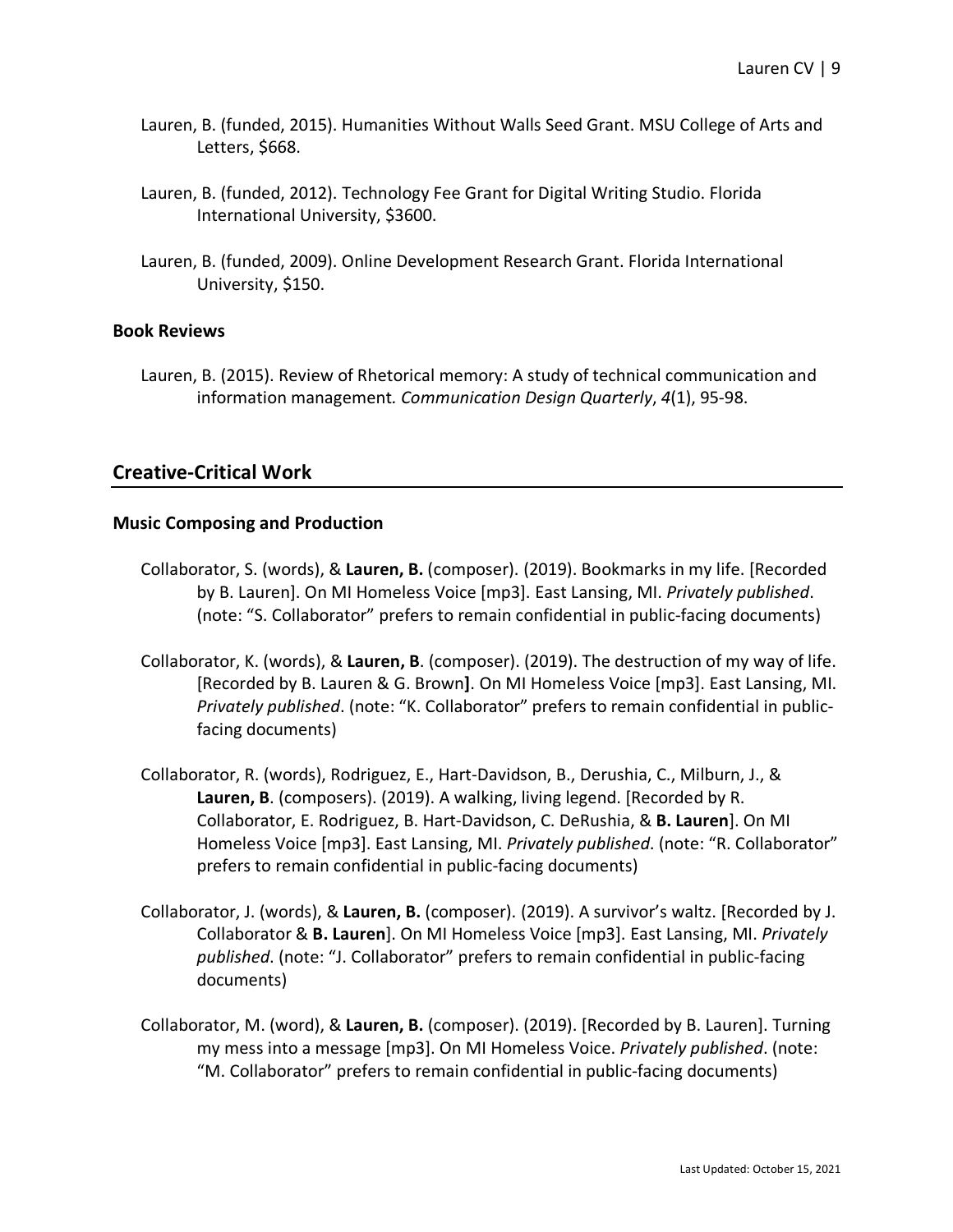#### **Podcasts**

- Lauren, B. (2017, August). Interview with Peter Merholz. Communication Design Podcast Series, 3(1), Duration 56:34. Retrieved from https://sigdoc.acm.org/cdq-interviews/
- Lauren, B. (2016, August). Interview with Lisa Welchman. *Communication Design Podcast Series*, 2(1), Duration 17.58. Retrieved from https://sigdoc.acm.org/cdq-interviews/
- Lauren, B. (2016, June). Interview with Clay Spinuzzi Part II. *Communication Design Podcast Series*, *1*(2), Duration 9:01. Retrieved from https://sigdoc.acm.org/cdq-interviews/
- Lauren, B. (2016, May). Interview with Clay Spinuzzi Part I. *Communication Design Podcast Series*, *1*(1), Duration 6:03. Retrieved from https://sigdoc.acm.org/cdq-interviews/

## **Graphic Design**

Lauren, B., Taylor, A., & Tegtmeyer, R. (2016). Authoring/Distribution Ethics/Futures [Cover Illustration]. Fairfax, VA: *Technical Communication: Journal of the Society for Technical Communication*.

#### **Installations**

Babak, L, & **Lauren, B.** (2018). Sound in/as :: Memory and Place. *Symposium on Sound in Rhetoric and Writing*. Nashville, TN. September 7-8, 2018.

## **Research Presentations**

- Lauren, B., Arola, K., Rhodes, J., & Hawkins, A. (Accepted, 2022). Making (and) Theory, Composing (as) Truths: Creative Critical Processes for/as/and Equitable World (Re)making. Conference on College Composition and Communication. Chicago, Il.
- Kelly, S., Nguyen, K., & **Lauren, B.** (2021, October). Trauma informed web heuristics for communication designers. *Proceedings of ACM SIGDOC.*
- Halbritter, B., **Lauren, B.**, & Hawk, B. (2021). Uncommon places: The recording studio as compositional space. For Conference on College Composition and Communication.
- Blythe, S., Williams, T., & **Lauren, B**. (accepted, but canceled due to COVID-19). Rhetorics of basic needs on college campuses: Networks, systems, and materiality. For Rhetoric Society of America Conference.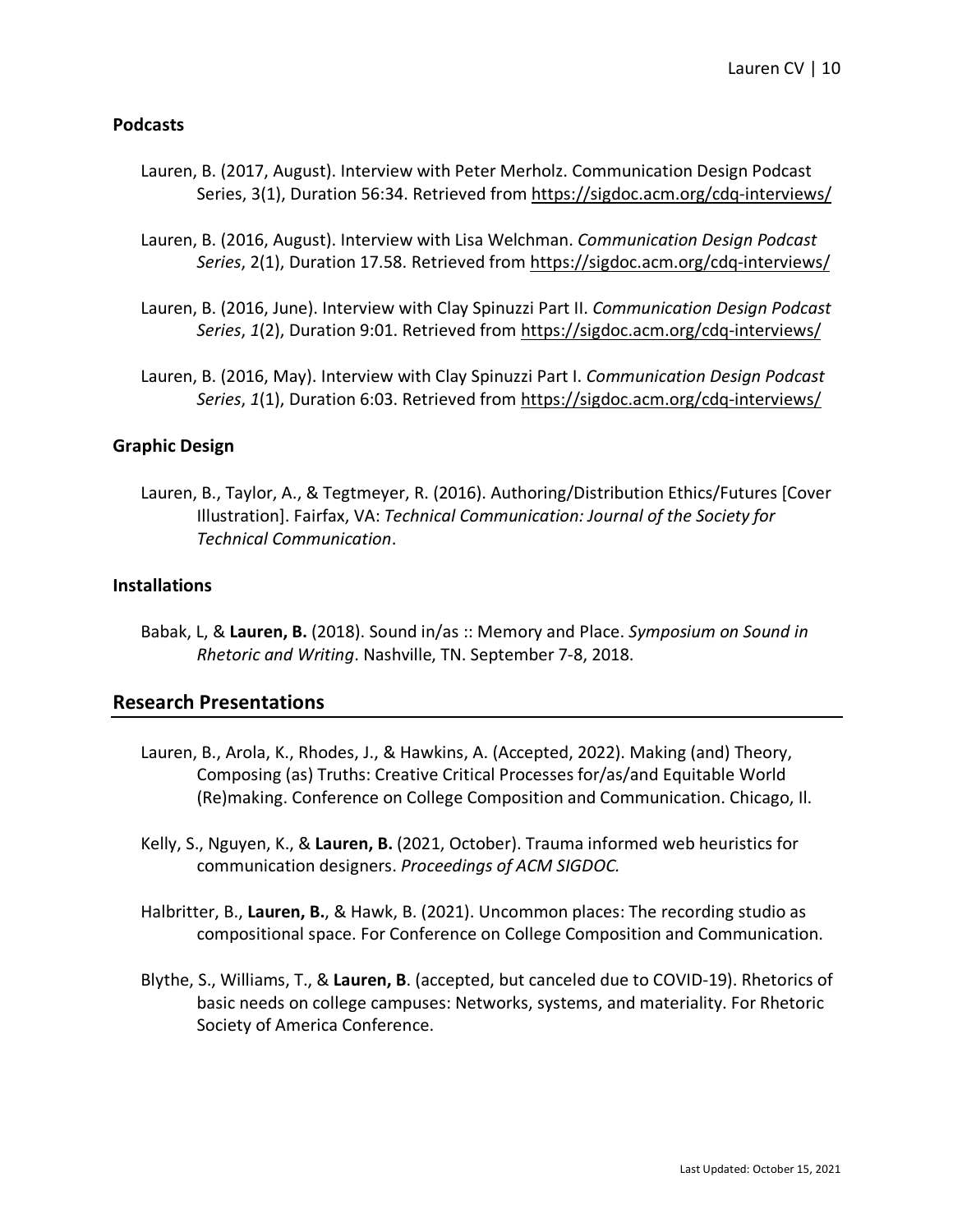- Wourman, J., Lauren, B., Sanders, N., Bratta, P., & Jackson, R. (accepted, but canceled due to COVID-19). Hospitality and ethics in community-engaged work: Self-reflexivity, positionality, and strategic contemplation. For Rhetoric Society of America Conference.
- Halbritter, B., **Lauren, B.**, Hawk, B., & Milburn, J. (accepted, but canceled due to COVID-19). Uncommon places: The recording studio as compositional space. For Conference on College Composition and Communication. Milwaukee, WI.
- Lauren, B., Kelly, S., Rodriguez, E., Milburn, J., & Collaborator. T. (2019, October). Circulating and Composing Stories of Homelessness and Housing Instability. Conference on Community Writing. Philadelphia, PA. (note: "T. Collaborator" prefers to remain confidential in public-facing documents)
- Arola, K., & **Lauren, B.** (2019, June). Failure as responsible act: Relational accountability in community-based computers and writing work. Computers and Writing. East Lansing, MI.
- Steed-Page, K., Judge, J., **Lauren, B**., Wiggins, A., Hancock, J., Blythe, & Chaison, D. (2019, May). Educating the whole student: Addressing students' basic needs in support of student success. Spring 2019 Conference on Student Learning and Success at Michigan State University. East Lansing, MI.
- Burchfield, L., **Lauren, B.,** Milburn, J. & Collaborator, T. (2019, May). Creating art from stories of homelessness. Building Michigan Communities Conference. Lansing, MI. (note: "T. Collaborator" prefers to remain confidential in public-facing documents)
- Lauren, B., (2019, March). Revisiting "Process paradigms in Design and Composition": Critical composing and project management. CCCC, Pittsburgh, PA.
- Skoksberg, E., **Lauren, B.,** & Blythe, S. (2019, March). Accountability for designing educational change: Lessons from an innovation center. ATTW, Pittsburgh, PA.
- Hart-Davidson, B., & **Lauren, B**. (2019, March). Writing stewardship in organizations: Managing texts, people, and projects. ATTW, Pittsburgh, PA. [presented by collaborator on my behalf]
- Babak, L, & **Lauren, B.** (2018). Sound in/as :: Memory and Place. *Symposium on Sound in Rhetoric and Writing*. Nashville, TN. September 7-8, 2018.
- Lauren, B, and Hart-Davidson, B. (2018, May). Thinking with machines: The impact of visualizing sound on composing. Computers and Writing. George Mason University, Fairfax, VA.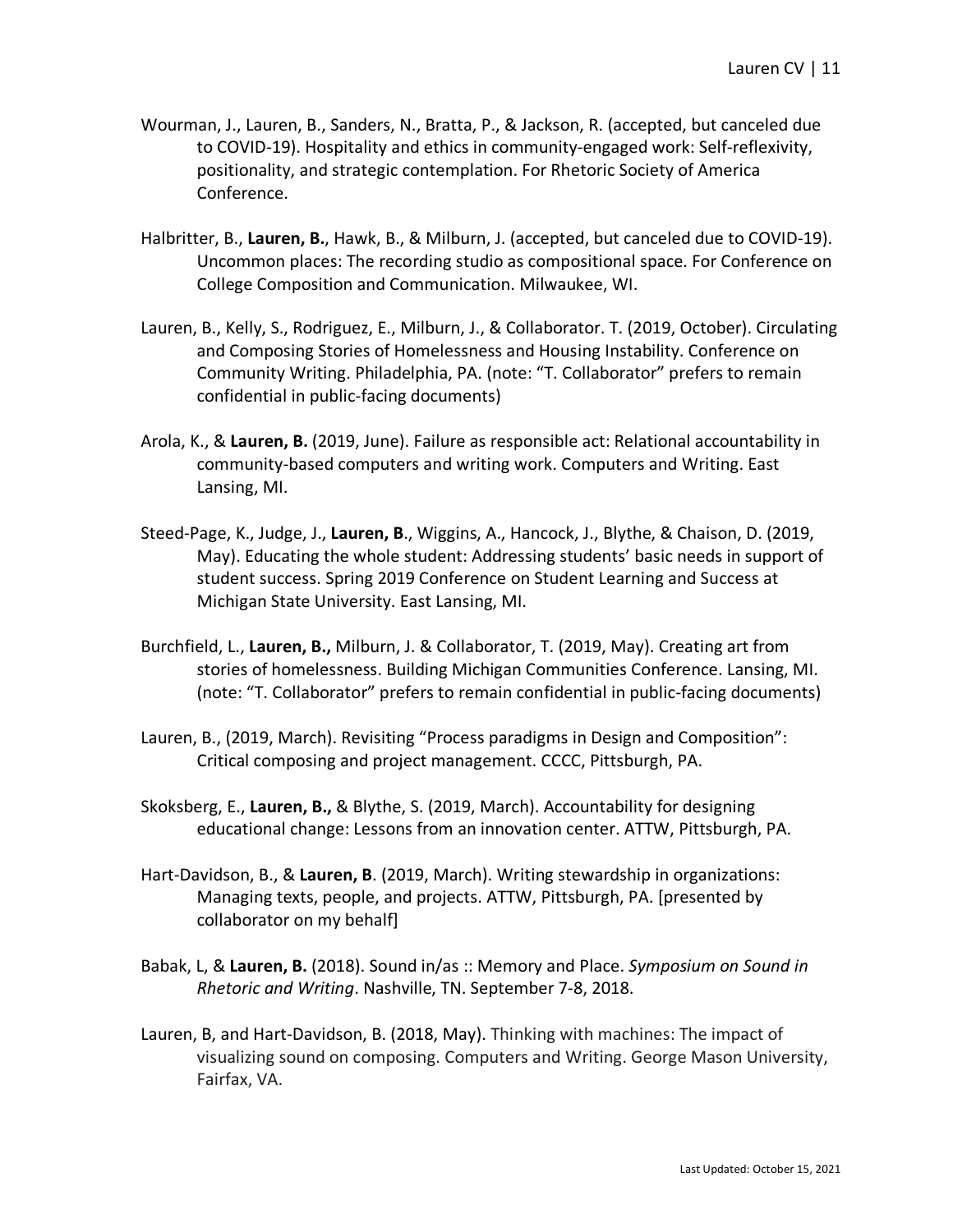- Heinrich, B., Iwaszkiewicz, R., **Lauren, B**., Lepard, C., Logan, S., Montgomery, R. (2018, May). Agility as Our Structure: Locating Interdisciplinarity as Emergent Team-teaching and Learning. Conference on Teaching and Learning, MSU, East Lansing, MI.
- Skoksberg, E., Thomas, S., Goodrich, D., **Lauren, B**. (2018, April). Many Cooks in the Kitchen: How to Foster Diverse Identities and Practices Across Teams for Innovation. OLC Innovate, Nashville, TN. [presented by collaborators on my behalf]
- Lauren, B., & Pigg, S. (2018, March). Responding to Precarious Cultural and Economic Circumstances: Social, Cultural, and Creative Entrepreneurship. ATTW, Kansas City, KS.
- DeVoss, D., Feigenbaum, P., **Lauren, B**., & Pigg, S. (2018, March). Constellating New Directions for Rhetoric and Writing Studies: Social and Cultural Entrepreneurship in Context. Conference on College Composition and Communication. Kansas City, MO.
- Knott, J., Yang, R., **Lauren, B.,** White, C. (2017, October). Agile [Adjacent] As Amplification: A Process for Campus-Wide Collaboration and Transparency. WCET. Denver, CO. [presented by collaborators on my behalf]
- Feigenbaum, P., DeVoss, D., **Lauren, B.,** & Pigg, S. (October 2017). Community Writing as Cultural Entrepreneurship: Are we Ready for Critical-Entrepreneurial Rhetorics? Community Writing Conference. Boulder, CO.
- Pigg, S., **Lauren, B**., & Keller, E. (2017, August). Designing Learning Experiences for Early Career Knowledge Workers. ACM SIGDOC. Halifax, Nova Scotia, Canada.
- Lauren, B., & Schreiber, J. (2017, July). A Systems Approach to Project Management Pedagogy: Situating Competencies and Relationships to Constellate Emerging Technical and Professional Communication Practice. IEEE ProComm. Madison, WI. [paper presented by co-author on my behalf]
- Lauren, B., Opel, D., Bowman, E., & Instone, K. (2017, July). Rethinking the opportunities presented by Industry-Academic partnerships. User Experience Professionals Association International Conference. Toronto, CA.
- Eyman, D., Woolbright, L., Magelssen-Green, M., Opel, D., & **Lauren, B.,** Wood, J. (2017, April). Writing, Rhetoric, and Role-Play: Cultivating Writing Connections through Role Playing Games in the Classroom and the Workplace. Conference on College Composition and Communication. Portland, OR.
- Opel, D., & **Lauren, B**. (2016, October). Designing Meaningful Play: Bridging the Classroom-Workplace Divide through Role-Play, Writing, and Problem-Solving. Meaningful Play Conference. East Lansing, MI.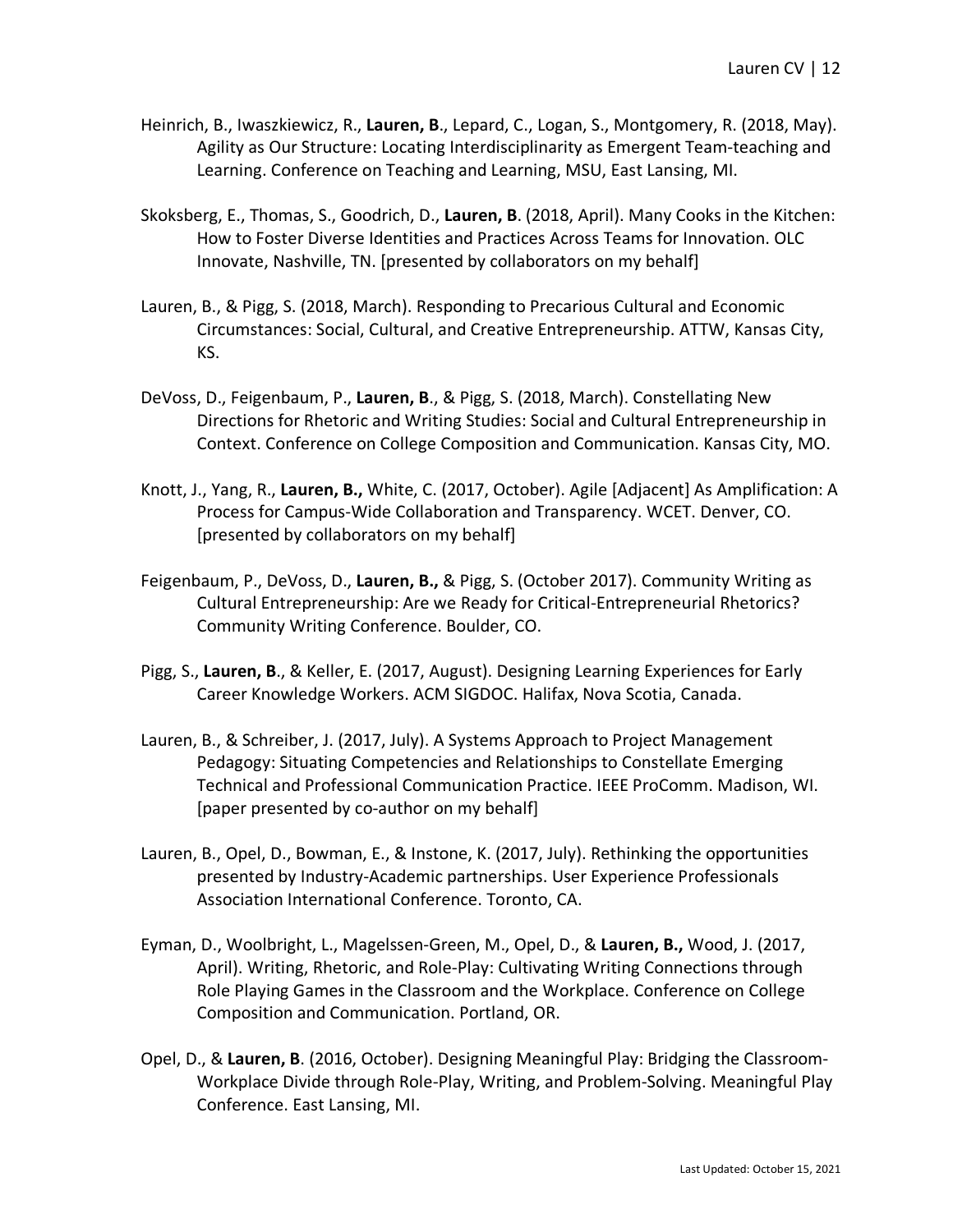- Lauren, B., & Pigg, S. (2016, October). Toward Entrepreneurial Pedagogies: Rethinking Professional Networking as Knowledge Making. IEEE ProComm.
- Lauren, B., & Pigg, S., Brentnell, L., Fooksman, H., & Mapes, K. (2016, September). Investigating a common trope in technical communication: Are academics and practitioners researching in different communication design spheres? ACM SIGDOC.
- Lauren, B., & Opel, D. (2016, September). Building (Third) Spaces for a Socially Just Methodology: Rethinking the Dualities Presented by Participatory Design. Cultural Rhetorics Conference. East Lansing, MI.
- Nguyen, M., & **Lauren, B.** (2016, May). Back to the future: MUDs, mobility, and Library Box. Computers and Writing Conference. Rochester, NY.
- Lauren, B., Pigg, S. (2016, April). Egonets and Advocacy: How Technical Communication Solopreneurs' Networks Shape Their Advocacy Practices. Association of Teachers of Technical Writing. Houston, TX.
- Lauren, B., Jacobs, D., Micciche, L., Rule, H., & Pigg, S. (2016, April). Writing Time, Writing Spaces. Conference on College Composition and Communication. Houston, TX.
- Turner, H., Nguyen, M., & **Lauren, B.** (2015, October). Is digital distribution writing? WIDE-EMU Unconference. East Lansing, MI.
- Lauren, B. (2015, July). Participating in project management experiences in the workplace. *ACM International Conference on the Design of Communication. Limerick, Ireland.*
- Lauren, B. (2015, July). Fostering intercultural communication through transactional rhetoric: A problem-based service-learning model. *IEEE International Professional Communication Conference*. Limerick, Ireland.
- Potts, L., & **Lauren, B.** (2015, June). Experience architecture as a new interdisciplinary movement. Internet User Experience Conference. Ann Arbor, MI.
- Garland-Lauren, E., & **Lauren, B.** (2015, June). Creating an outdoor classroom: Participatory service design to build community in preschool contexts. San Diego, CA: User Experience Professionals Organization (UXPA).
- Lauren, B., & Oderkirk, E. (2015, May). From user to *participant*: Proto-Personas as inhabiting literacy praxis. HASTAC 2015: Exploring the Art & Science of Digital Humanities. East Lansing, MI: Humanities, Arts, Science, and Technology Alliance and Collaboratory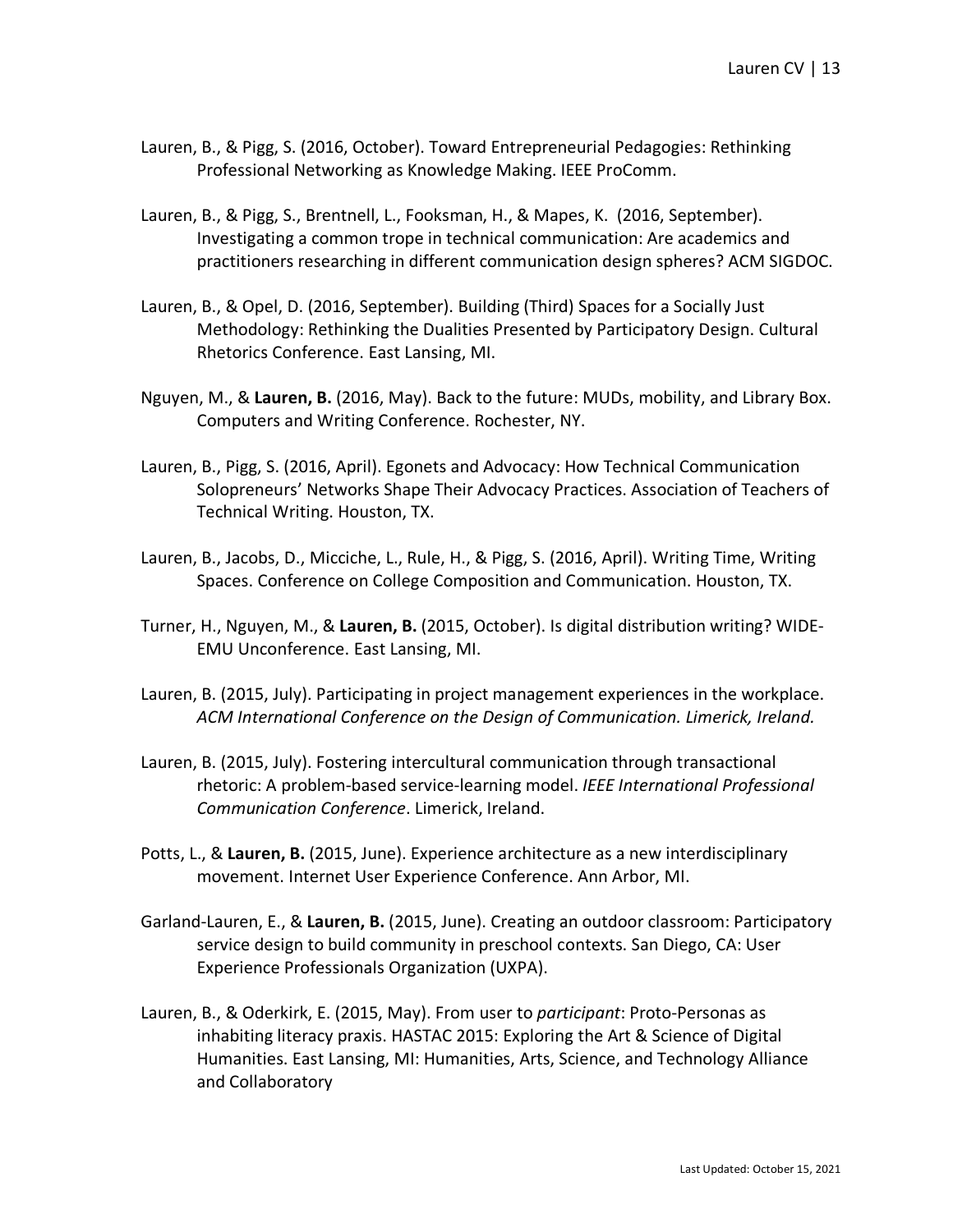- Potts, L., **Lauren, B.,** Dallaire, E., Richardson, M., Truong, T. (2015, May). Experience architecture as a new interdisciplinary movement. HASTAC 2015: Exploring the Art & Science of Digital Humanities. East Lansing, MI: Humanities, Arts, Science, and Technology Alliance and Collaboratory.
- Lauren, B. (2015, March). Adding value during times of change: Project management in the third space. Association of Teachers of Technical Writing. Tampa, FL.
- Blankenship, C., Gaillet, L., Guglielmo, L., Harrison, K., Hermann, M., Kozlow, B., **Lauren, B.**, Watson, J., Christianson, L. (2015, March). Contingent faculty and academic work off the tenure track. Conference on College Composition and Communication. Tampa, FL.
- Lauren, B. (2014, October). The UX of project management. Ignite UX Michigan. Ann Arbor, MI.
- De Hertogh, L., Leverenz, C., **Lauren, B.**, Kim, M., Greshamn, M., & Oswal, S. (2014, May). Creating and sustaining institutionally responsive new media studios. Computers and Writing Conference. Pullman, WA. [remote video presentation]
- Rice, R., & **Lauren, B**. (2013, June). New media glocal intercultural communication through activity theory and problem-based service-learning mobile application development. Computers and Writing Conference, Frostburg, MD.
- Lauren, B. (2013, January). Designing small spaces: A case study of the DWS. International Higher Education Teaching & Learning Conference, Orlando, FL.
- Lauren, B. (2012, March). Building bridges, building communities: Digital literacy narratives in the hybrid classroom. Conference on College Composition and Communication, St. Louis, MO.
- Feigenbaum, P., **Lauren, B**., & Lovett, M. (2011, April). Logomechanics and writing production: The rhetoric of the multimodal text. Conference on College Composition and Communication, Atlanta, GA.
- Lauren, B. (2010, April). Aural feedback in online classes. Florida International University Online Conference, Miami, FL.
- Lauren, B. (2009, June). Podcasting feedback for second-language writers. Computers and Writing Conference, Davis, CA.

## **Invited Presentations, Workshops, and Interviews**

Norcutt, K., Saad, D., and **Lauren, B.** Life after the PhD. For Texas Tech's May Seminar.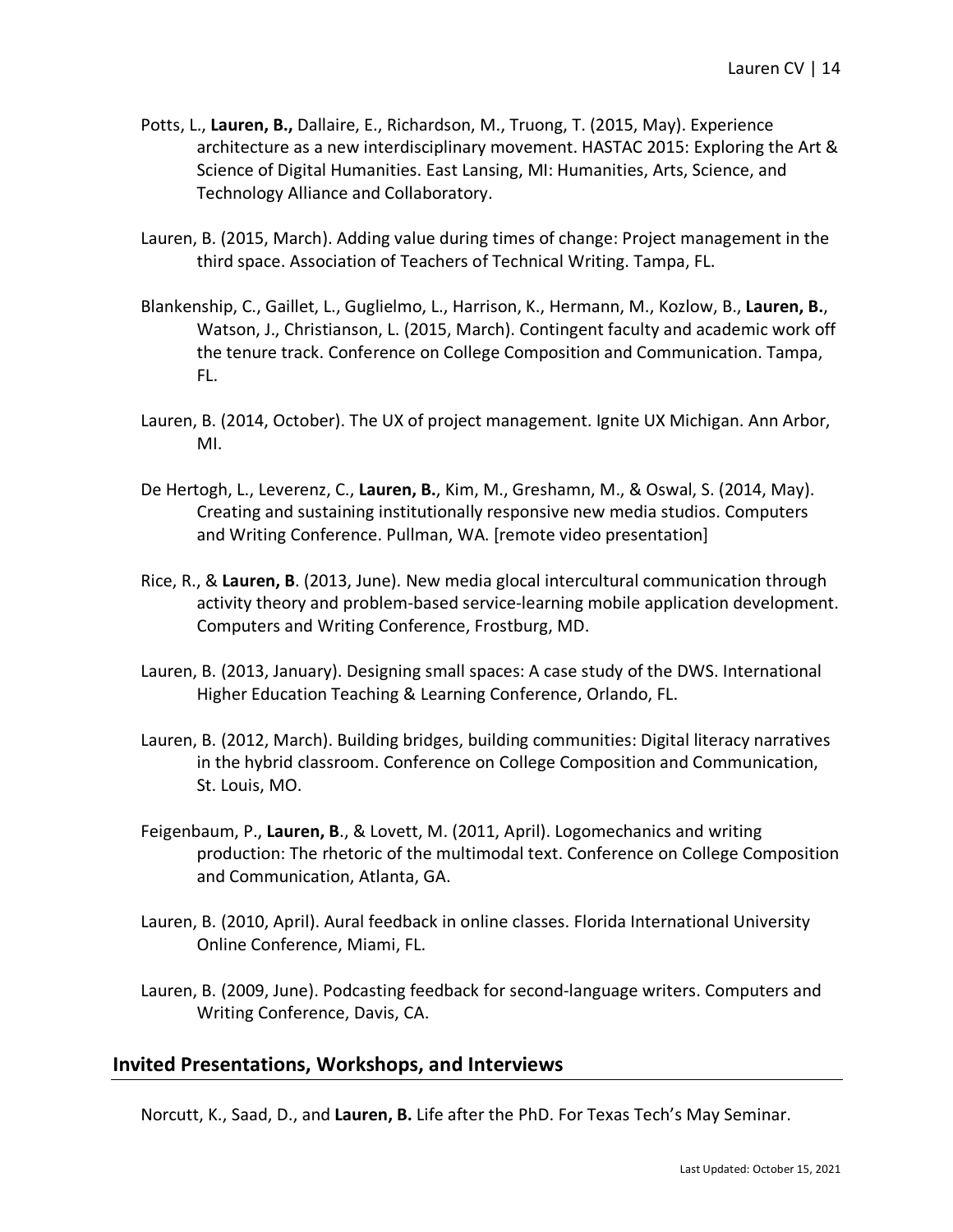- Lauren, B. (2021). Project management book Q & A in Dr. Michelle McMullin's course. NC State University.
- Kelly, S., Nguyen, K., Steed-Page, K., **Lauren, B.** (2021, February). SEEN.
- Lauren, B., & Steed-Page, K. (2019, May). Basic needs syllabus statement. Spring 2019 Conference on Student Learning and Success at Michigan State University. East Lansing, MI.
- Lauren, B. (2019, February). Communicating Project Management Q & A. WRA 841: Professional Theory and Research. MSU, East Lansing.
- Lauren, B. (2019, January). Project management and leadership. Transdisciplinary Graduate Fellows Program. Center for Interdisciplinarity, MSU, East Lansing.
- Lauren, B. (2018, November). How project managers foster interdisciplinary communication. Delta Sigma Pi Fraternity. MSU, East Lansing, MI.
- Lauren, B. (2018, October). How project managers foster interdisciplinary communication. University Interdisciplinary Colloquium. MSU, East Lansing, MI.
- Lauren, B. (2018, May). The case of the gardener and the chef. ENGL 5377 May Seminar. Lubbock, TX.
- Lauren, B. (2017, November). Panel on research lives. WRA 885. East Lansing, MI.
- Lauren, B. (2017, November). Communicating change: Case of the gardener and the chef. World Usability Day. East Lansing, MI.
- Lauren, B. (2017, October). Making the case for project management. The MSU Hub for Innovation in Learning and Technology. East Lansing, MI.
- Lauren, B. (2017, September). Project Management. Design for America Leadership Meeting. East Lansing, MI.
- Lauren, B. (2017, August) Using Charters and Roadmaps to Manage Academic Projects. MSU CAL Workshop on Expanding Your Research Network. East Lansing, MI.
- Lauren, B. (2017, April). Panel on Research Lives. WRA 870. East Lansing, MI.
- Lauren, B. (2017, January). Professional Portfolios and LinkedIn Profiles. XA Day of Professionalization. East Lansing, MI.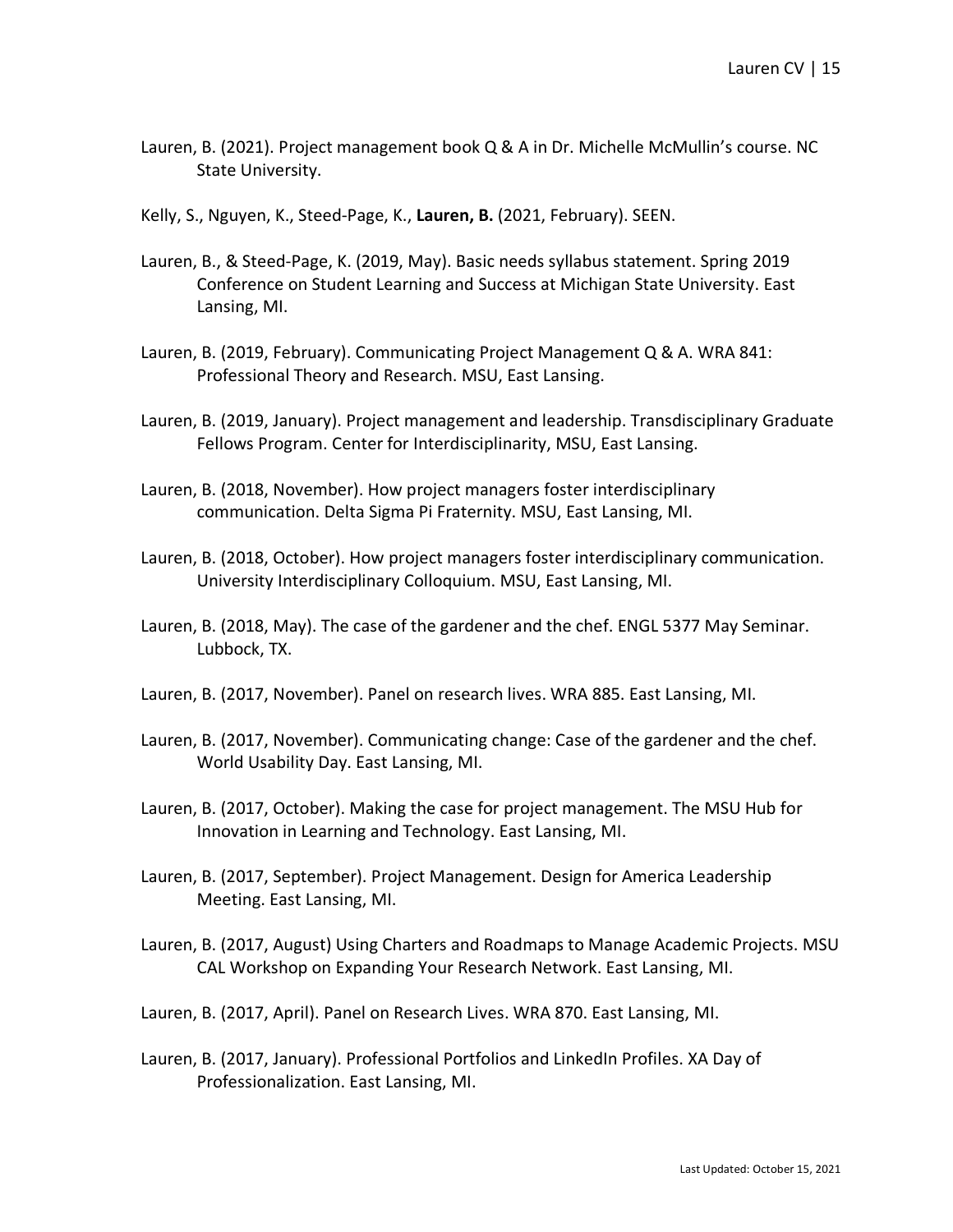- Lauren, B. (2017, January). Using Charters and Roadmaps to Manage Academic Projects. MSU CAL Workshop on Expanding Your Research Network. East Lansing, MI.
- Lauren, B. (2016, May). Experience Architecture: Reflecting on User Experience in the Humanities. Web Dev Café Symposium. East Lansing, MI.
- Campbell, E., & **Lauren, B**. (2016, May). User Experience Research for the Broad. The Eli and Edythe Broad Art Museum Staff Meeting. East Lansing, MI.
- Lauren, B. (2016, April). Panel on Research. WRA 870. East Lansing, MI.
- Chambers, B., & **Lauren, B**. (2016, February). Aurality, the Sonic Self, and the Mobile Device: Pathways for Interaction Design. Digital Humanities LOCUS. East Lansing, MI.
- Lauren, B. (2015, November). Designing App Abroad. STA 468: Interactive Web Design. East Lansing, MI.
- Lauren, B. (2015, November). Resumes and Cover Letters. XA Day of Professionalization. East Lansing, MI.
- Lauren, B. (2015, October). Time management and work-life balance. WRA885. East Lansing, MI.
- Lauren, B. (2015, September). App abroad: A mobile app for capturing study abroad experiences. Study Abroad Deans' Designees Meeting. East Lansing, MI.
- Lauren, B. (2015, July). Sound as a catalyst for inspiring valuable collaborative experiences. ACM SIGDOC 2015, Limerick, Ireland.
- Lauren, B. (2015, June). Designing the center. International Writing Center Association Summer Institute. East Lansing, MI.
- Lauren, B. (2015, March). Resumes and Cover Letters. XA Student Club. East Lansing, MI.
- Lauren, B. (2013, February). Developing problem-based service-learning for professional writing classes. FIU Service-learning Workshop, Miami, FL.
- Lauren, B. (2012, May). Developing the connect-exchange app: Intercultural technical communication and technology design. TTU May Seminar, Lubbock, TX.
- Lauren, B. (2012, May). Designing small spaces: A case study of the FIU digital writing studio. TTU May Seminar, Lubbock, TX.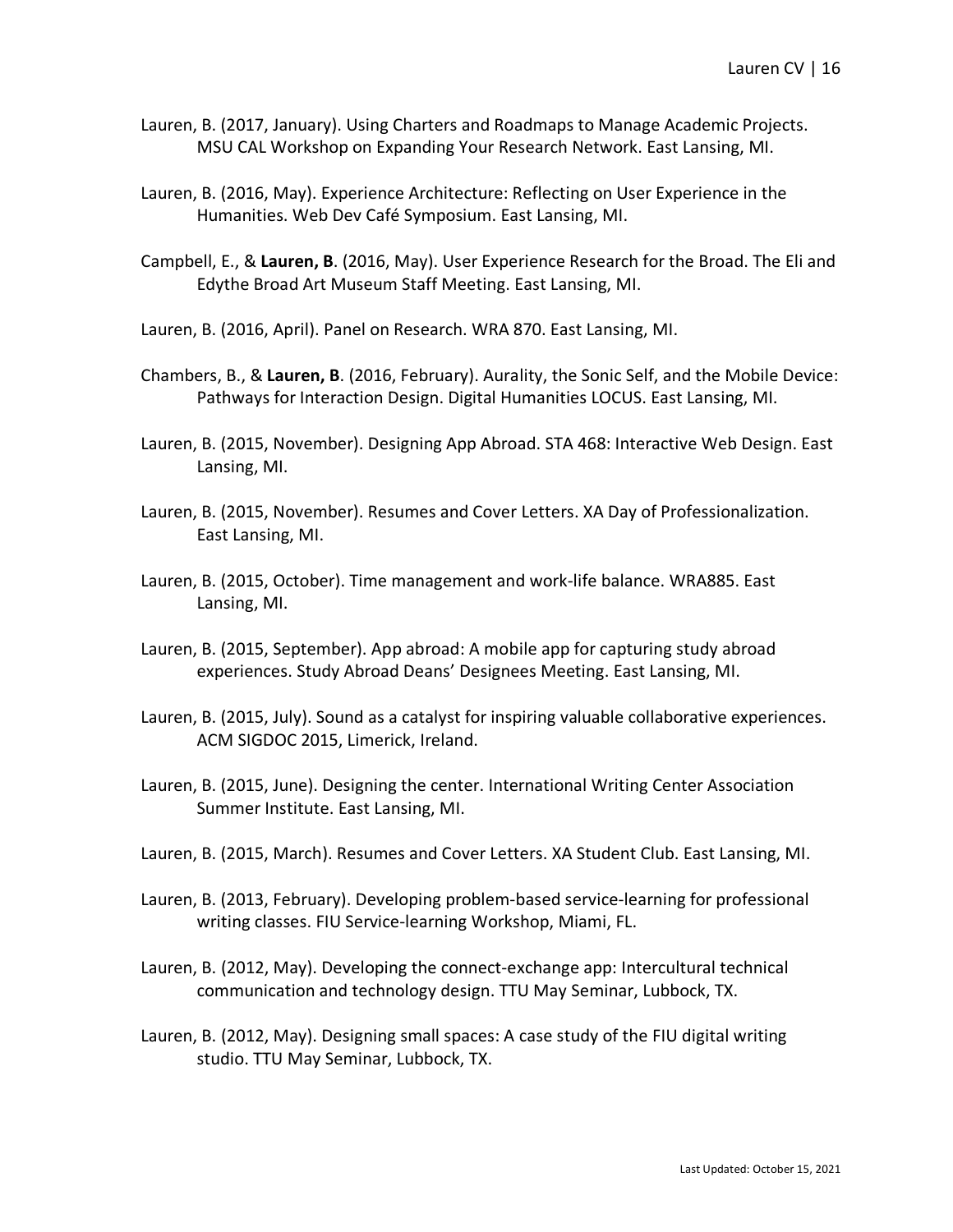- Lauren, B. (2011, November). Usability testing course content for student-users. FIU, Miami, FL.
- Lauren, B. (2011, October). Using smart phones to document what happens in the writing classroom. FIU, Miami, FL.
- Lauren, B. (2011, May). International students and technology: Rethinking the media lab in context. TTU May Seminar, Lubbock, TX.
- Lauren, B. (2010, October). Technology and agency: Lowering the bar of inquiry. FIU.
- Lauren, B. (2009, October). Podcasting feedback for second-language writers. FIU.
- Rocque, G. (2009, September). Using audio in online courses: An interview with FIU professor, **Ben Lauren**. Miami, FL. Retrieved from http://bit.ly/1eDEs3n
- Lauren, B. (2007, October). Millennials in the writing classroom. FIU. Miami, FL.
- Lauren, B. (2007, March). Showing, not telling. University of Miami Writing Center, Miami, FL.
- Lauren, B. (2006, September). About multilingual students. University of Miami Writing Center, Miami, FL.
- Lauren, B. (2003, September). Managing your time as a graduate student. Florida State University. Tallahassee, FL.

#### **AWARDS and SCHOLARSHIPS**

| 2017 | Special Foreign Travel Fund Award. Michigan State University, \$200      |
|------|--------------------------------------------------------------------------|
| 2017 | College Fund For International Travel. Michigan State University, \$1000 |
| 2015 | Special Foreign Travel Fund Award. Michigan State University, \$750.     |
| 2015 | College Fund For International Travel. Michigan State University, \$1000 |
| 2013 | Helen DeVitt Jones Graduate Fellowship. TTU, \$1500                      |
| 2013 | Teaching, Learning, and Professional Development Center. TTU, \$3500     |
| 2012 | Helen DeVitt Jones Graduate Fellowship. TTU, \$1500                      |
| 2012 | Benjamin Rude Memorial Scholarship in TC. TTU, \$1200                    |
| 2011 | Benjamin Rude Memorial Scholarship in TC. TTU, \$1000                    |
| 2011 | Helen Locke Carter Memorial Scholarship. TTU, \$1000                     |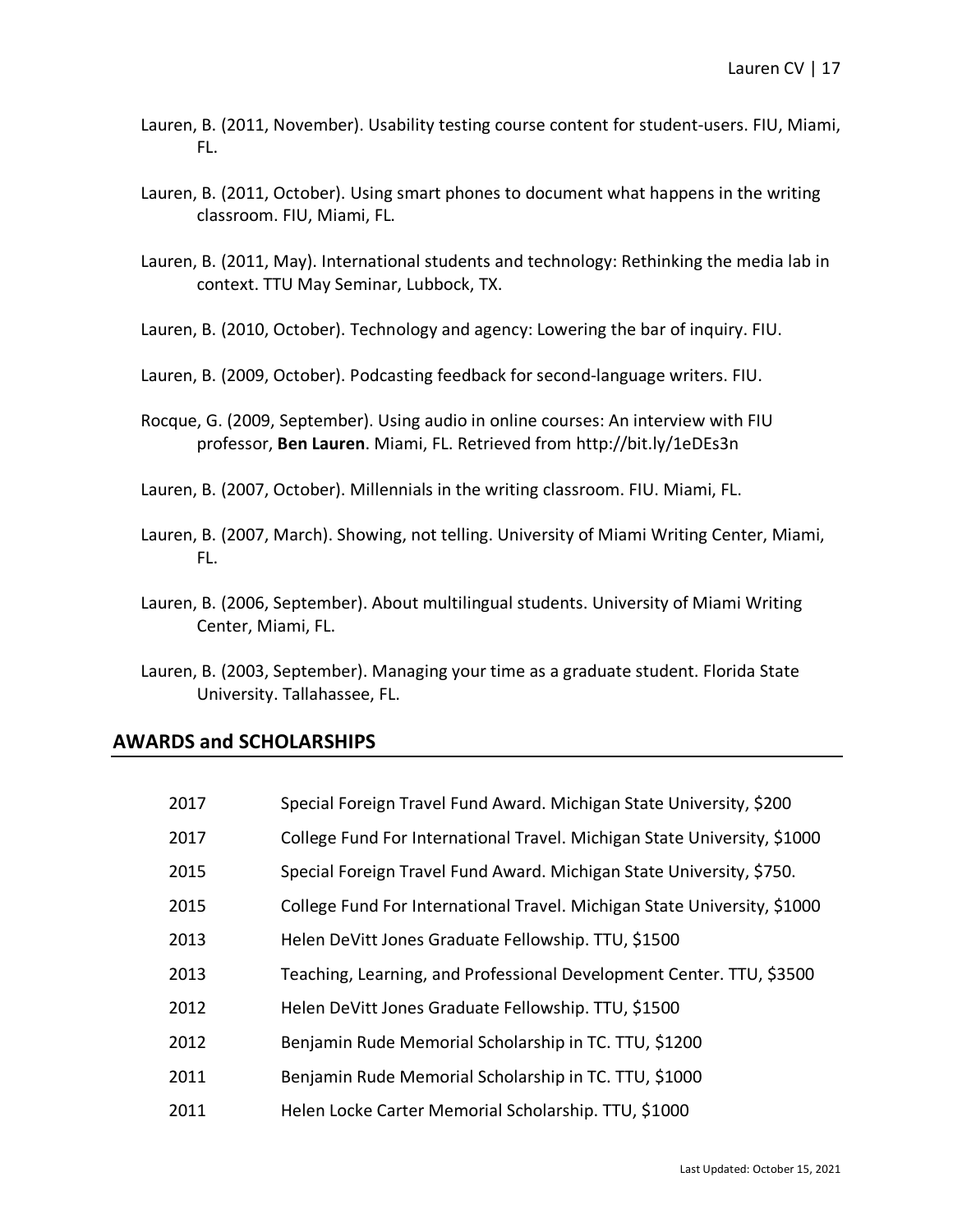- 2011 Liberal Studies Course Development Award. FIU, \$5500
- 2009 Global Learning Course Development Award. FIU, \$5000
- 2007 Academy for the Art of Teaching Travel Grant. FIU, \$1000

## **Teaching Experience**

#### **Courses Taught at Michigan State University (MSU)**

- AL 242: Introduction to Experience Architecture (Fall 2014, Spring 2016)
- AL 333: Researching Experience Architecture (Fall 2018, Summer 2019)
- AL 366: Managing Experience Architecture Projects (Spring 2015, 2017, 2018)
- AL 890: Independent Study on Visual Rhetoric Pedagogy (Spring 2015)
- AL 890: Independent Study on Soundwriting and Rhetoric (Spring 2016)
- WRA 110: Writing About Science and Technology (Summer 2015)
- WRA 291: Songwriting Workshop (Spring 2021, Spring 2022)
- WRA 350: Soundwriting and Rhetoric (Fall 2018)
- WRA 360: Visual Rhetoric and Document Design (Fall 2014, Spring 2015, Fall 2015)
- WRA 401: Rhetoric, Leadership, and Innovation (Spring 2019)
- WRA 420: Content Strategy (Spring 2016)
- WRA: 460: Advanced Document Design (Spring 2018)
- WRA 482: Information and Interaction Design (Fall 2015)
- WRA 841: Professional Writing Theory and Research (Spring 2017) (Spring 2021)
- WRA 853: Writing Workshop (Spring 2019)
- WRA 885: Research Colloquium for PhD Students (Fall 2018)
- WRA 886: Research Colloquium for MA Students (Fall 2017)
- WRA 891: Culture, Rhetoric, and User Experience Design (Fall 2017)
- WRA 490: Independent Study on Advanced Visual Rhetoric (Summer 2015)

#### **Courses Developed at MSU**

- AL 242: Introduction to Experience Architecture
- CAS 214: Social Media and the Start-up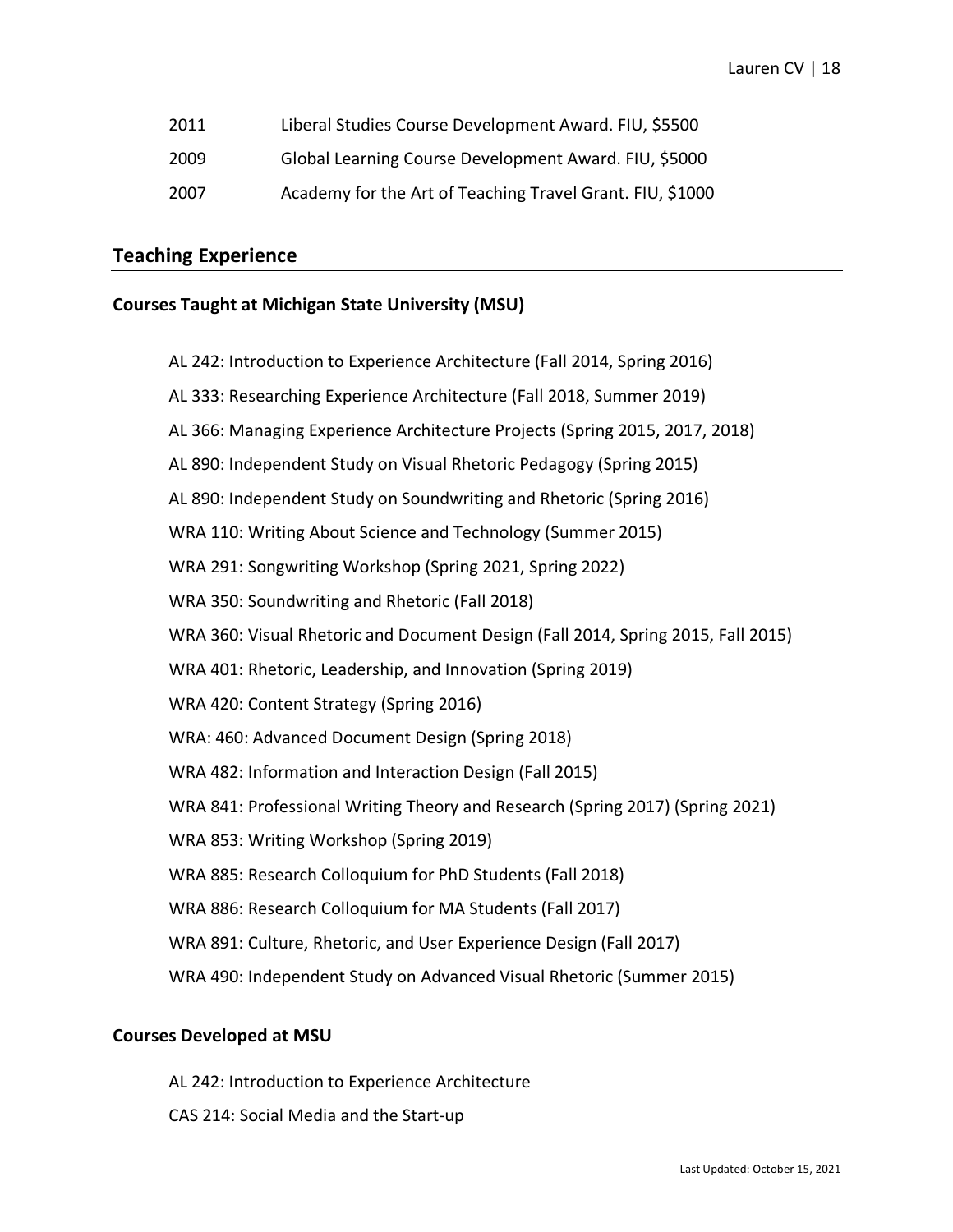- AL 366: Managing Experience Architecture Projects
- AL 490: Programming Experience Architecture
- AL 491: Snares to Wares
- AL 890: Independent Study on Visual Rhetoric Pedagogy
- WRA 291: Songwriting Workshop
- WRA 350: Soundwriting and Rhetoric
- WRA 401: Rhetoric, Leadership, and Innovation
- WRA 460: Advanced Document Design
- WRA 482: Information and Interaction Design
- WRA 891: Culture, Rhetoric, and User Experience Design
- WRA 291: Songwriting and Distribution (with Dr. Juliet Hess)

#### **Current Graduate Student Committees at MSU**

Co-Chair, Tina Puntasecca (PhD student; expected graduation 5/2024) Co-Chair, Shannon Kelly (PhD student; expected graduation 5/2023) Co-Chair, Kenlea Pebbles (PhD student; expected graduation 05/2022) Chair, Emily Kayden (MA student; expected graduation 05/2022) Committee Member, Jerrice Donelson (PhD student) Committee Member, Floyd Pouncil (PhD student) Committee Member, Maddie Shellgren (PhD student) Committee Member, Claire Oldham (PhD Student) Committee Member, Emma Harris (MA Students)

#### **Previous Graduate Student Committees at MSU**

Committee Member, Nicole Adams (MA student; graduated 2021) Committee Member, Gabriela M. Morales Medina (MA student; graduated 2021) Committee Member, Ja'La Wourman (PhD student; graduated 2021) Chair, Rosa Tobin (MA student; graduated 5/2021) Co-Chair, Jared Milburn (MA student; graduated 8/2020) Chair, Raquel Wright-Marquez (MA Student; graduated 5/2019)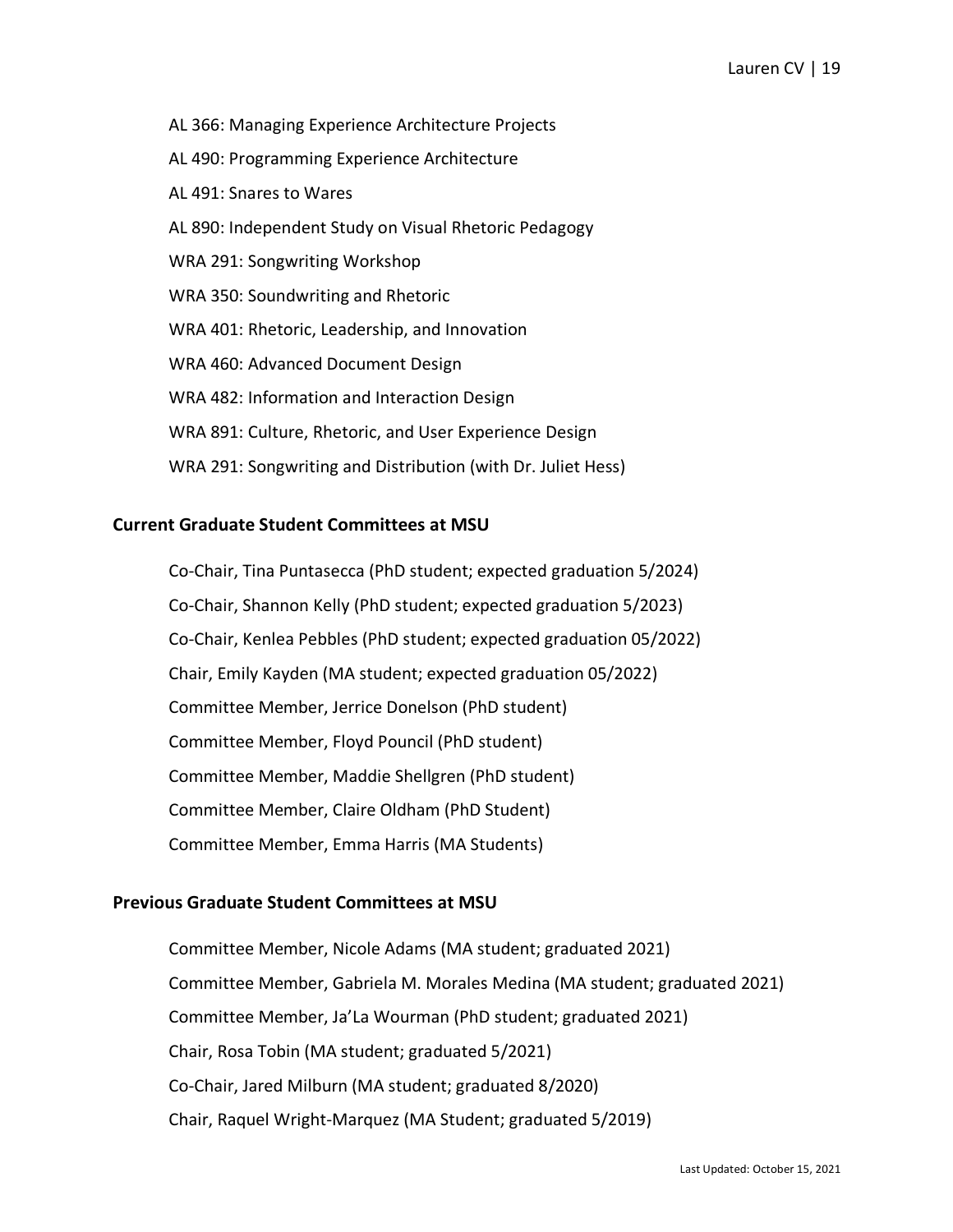Chair, Larissa Babak (MA Student; graduated 5/2019) Chair, Shana Toor (MA Student; graduated 5/2019) Chair, Autumn Laws (MA Student; graduated 5/2018) Chair, Brooke Chambers (MA Student; graduated 5/2017) Committee Member, Erin Schaefer (PhD student; graduated 12/2000) Committee Member, Stephanie Mahnke (PhD Student; graduated 5/2019) Committee Member, Jennifer Fisch-Ferguson (PhD Student; graduated 12/2017) Committee Member, Chamelia Moore (MA Student; graduated 5/2019) Committee Member, Jessica Gibbons (MA Student; graduated 5/2019) Committee Member, Howard Fooksman (PhD Student) Committee Member, Phil Deaton (MA Student; graduated 5/2018) Committee Member, Howard Fooksman (MA Student; graduated 12/2017) Committee Member, A. Trevor Sutton (MA Student; graduated 12/2017)

#### **Courses Taught at Florida International University (FIU)**

ENG 103: Basic Writing ENC 1101/ENG 105: Freshman Composition I (F2F, online, hybrid) ENC 1102/ENG106: Freshman Composition II (F2F, online, hybrid) ENC 2304: College Writing for Transfer Students ENC 3213: Professional & Technical Writing ENC 3249: Professional & Technical Writing for Computer Science Majors ENC 3311: Advanced Writing and Research ENC 3317: Rhetorical Theory and Practice (F2F and online) IDS 3993: How We Know What We Know IDS 4920: Rhetoric and Public Writing ENC 4930: Visual Rhetoric & Document Design

#### **Courses Developed at FIU**

ENC 2304: College Writing for Transfer Students ENC 3311: Advanced Writing and Research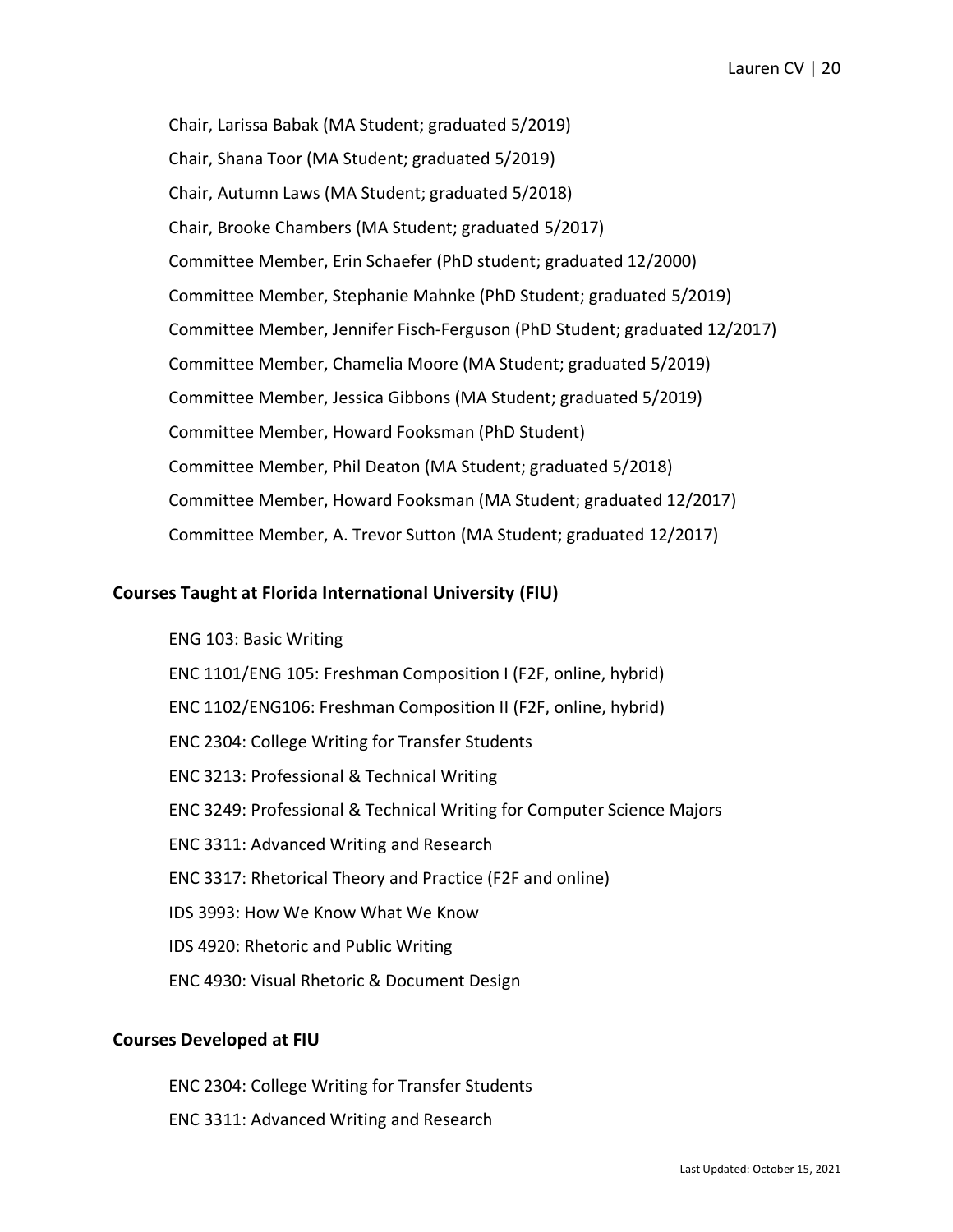ENC 3371: Rhetorical Theory and Practice IDS 3993: How We Know What We Know IDS 4920: Rhetoric and Public Writing ENC 4930: Visual Rhetoric & Document Design ENG 4949: Digital Writing Studio Internship

## **SERVICE**

## **Professional Organization Leadership**

| 2021– Present | Director of Publications and Member of Board of Directors for the User<br>Experience Professionals Association, International. |
|---------------|--------------------------------------------------------------------------------------------------------------------------------|
| $2018 - 2020$ | Planning Committee Member, Sound Studies, Rhetoric, and Writing<br>Conference 2020 in Detroit                                  |
| $2013 - 2014$ | President, Society for Technical Communication South Florida Chapter                                                           |

## **Editing and Series Production**

| $2015 - 2017$ | Book Editor for Communication Design Quarterly      |
|---------------|-----------------------------------------------------|
| $2015 - 2017$ | <b>Communication Design Podcast Series Producer</b> |

## **Review and Editorial Board Membership**

| 2021-Present     | Review Board member for UXPA Magazine                                                             |
|------------------|---------------------------------------------------------------------------------------------------|
| 2017 – Present   | Review Board Member for IEEE's Transactions on Professional<br>Communication                      |
| $2015 -$ Present | Review Board Member for Praxis Wiki at Kairos: A Journal of Rhetoric,<br>Technology, and Pedagogy |
| $2014 -$ Present | Review Board Member for Present Tense Journal                                                     |

## **Reviewer of Manuscripts, Conference Proposals, and Awards Committees**

| 2021 | JBTC manuscript review |
|------|------------------------|
| 2021 | JBTC manuscript review |

- 2020 CCCC Website Committee
- 2020 JTWC Review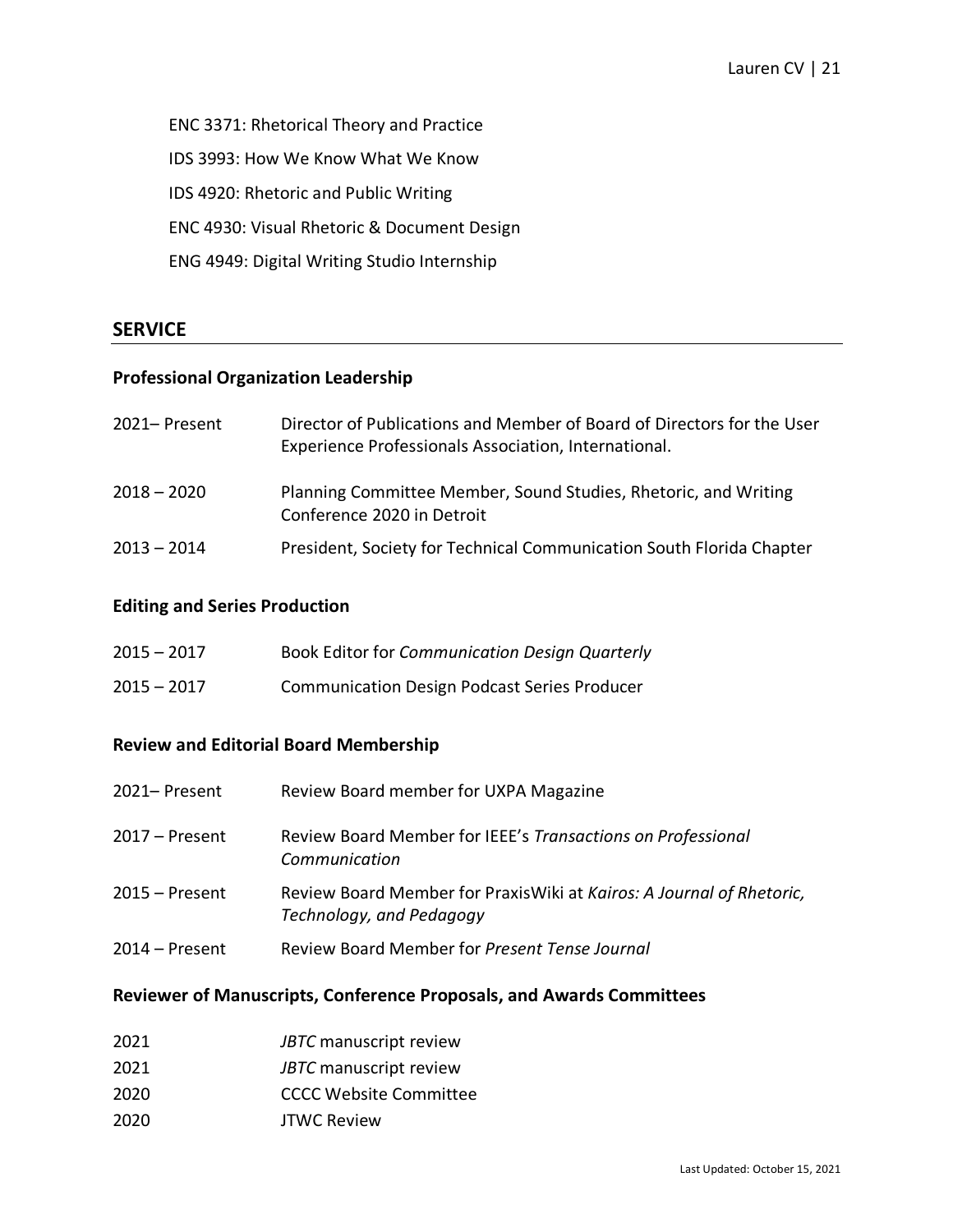| 2020 | JBTC manuscript review (x2)                                                                           |
|------|-------------------------------------------------------------------------------------------------------|
| 2020 | <b>IEEE Review</b>                                                                                    |
| 2020 | Conference Proposal Reviewer for SIGDOC 2020                                                          |
| 2019 | Journal of Multimodal Rhetorics manuscript review                                                     |
| 2019 | <b>Technical Communication Quarterly manuscript review</b>                                            |
| 2019 | Written Communication manuscript review                                                               |
| 2019 | Stage 1 Reviewer, CCCC                                                                                |
| 2019 | Written Communication manuscript review                                                               |
| 2019 | Conference Proposal Reviewer Computers and Writing                                                    |
| 2018 | <b>Heliyon Manuscript Review</b>                                                                      |
| 2018 | <b>JBTC Manuscript Review</b>                                                                         |
| 2018 | <b>JBTC Manuscript Review</b>                                                                         |
| 2018 | <b>SIGDOC Student Competition Reviewer</b>                                                            |
| 2018 | Book proposal reviewer for WAC Clearinghouse                                                          |
| 2017 | Manuscript reviewer for Programmatic Perspectives                                                     |
| 2017 | Round 2 Reviewer for SIGDOC                                                                           |
| 2017 | Proposal Reviewer for SIGDOC                                                                          |
| 2017 | Proposal reviewer for Ignite MI 2017                                                                  |
| 2017 | Conference proposal reviewer for Computers and Writing                                                |
| 2017 | Conference proposal reviewer for UXPA 2017                                                            |
| 2017 | CCCC Outstanding Dissertation Award in Technical Communication<br>Committee                           |
| 2016 | Manuscript reviewer for Communication Design Quarterly                                                |
| 2016 | Manuscript reviewer for International Journal of Sociotechnology and<br>Knowledge Development (IJSKD) |
| 2016 | Student Research Content Reviewer, SIGDOC                                                             |
| 2016 | Conference proposal reviewer for SIGDOC 2016, Arlington, VA                                           |
| 2016 | Proposal reviewer for Ignite MI 2016                                                                  |
| 2015 | Conference proposal reviewer for Computers and Writing                                                |
| 2015 | Manuscript reviewer for Communication Design Quarterly                                                |
| 2015 | Manuscript reviewer for IJSKD                                                                         |
| 2015 | Conference proposal reviewer for UXPA International                                                   |
| 2015 | Graduate Student Research Contest Judge, SIGDOC                                                       |
|      |                                                                                                       |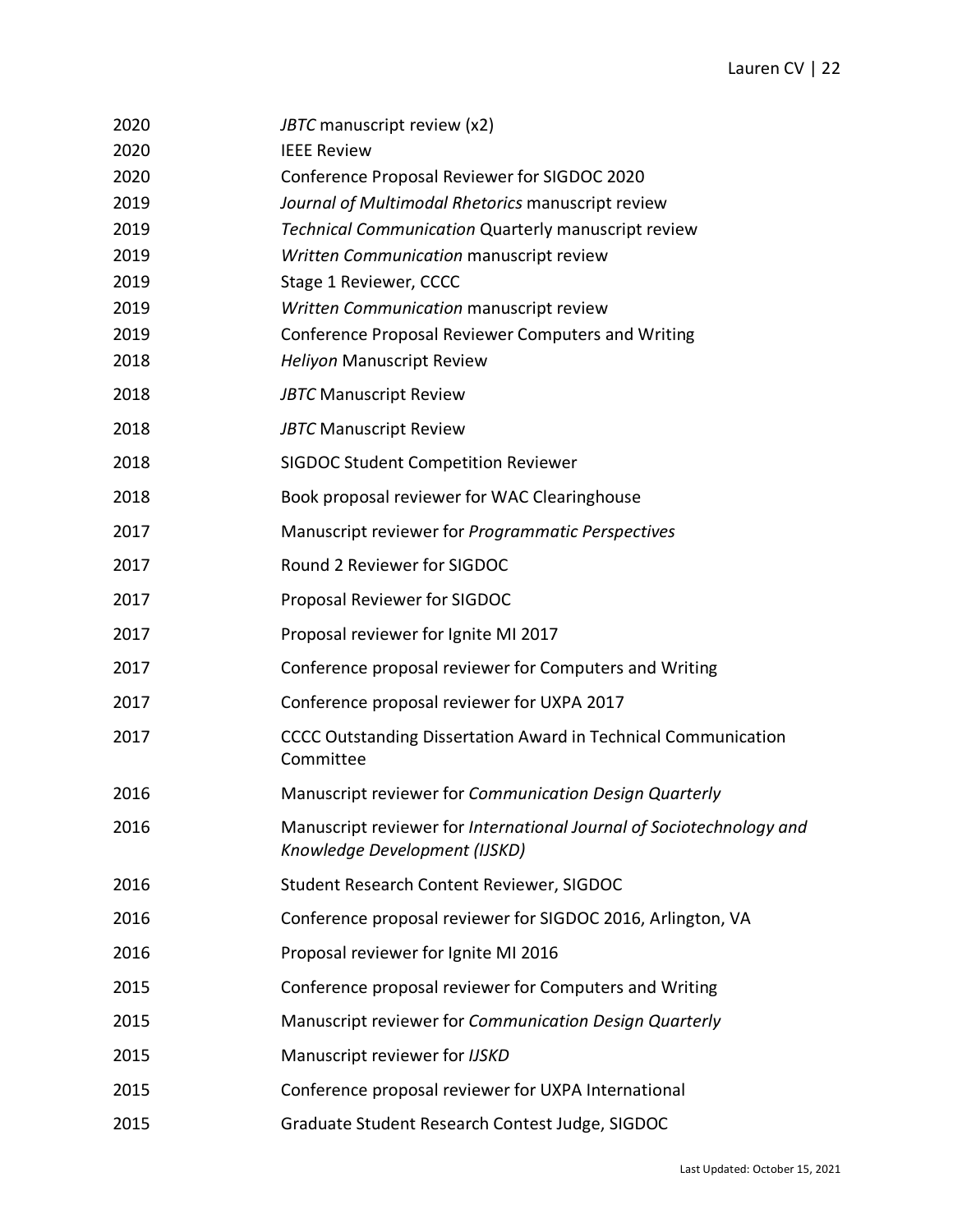- 2015 Conference proposal reviewer for ACM SIGDOC
- 2014 Conference proposal Reviewer for UXPA
- 2014 Member of "Shark Tank" Panel for the Creativity Exploratory at MSU
- 2014 Stage 1 Reviewer, CCCC
- 2013 Reviewer for *Writer/Designer: A Guide to Making Multimodal Projects*

## **WRAC Department Committees at MSU**

| $2020 -$ Present | <b>WRAC Bylaws Committee</b>                         |
|------------------|------------------------------------------------------|
| $2016$ – Present | Rhetoric and Writing Graduate Advisory Committee     |
| $2017 - 2018$    | RPT Subcommittee on Teaching                         |
| 2017, 2019       | <b>WRAC Merit Review Committee</b>                   |
| 2017, 2019, 2021 | <b>Advisory Council</b>                              |
| 2016, 2018, 2019 | Appointments and Equal Opportunity (AEO) Committee   |
| 2016, 2020       | Reappointment, Promotion, and Tenure (RPT) Committee |
| 2016, 2019       | Professional Writing and XA Program Committee        |

## **WRAC Professional Writing Class Visit Evaluations**

| 2015 | Katheryn Houghton       |
|------|-------------------------|
| 2015 | Laura Gonzales          |
| 2014 | <b>Christie Daniels</b> |

## **College of Arts and Letters Committees at MSU**

| 2019           | Committee Member, Culture of Care Task Force                      |
|----------------|-------------------------------------------------------------------|
| 2017           | Hiring Committee, College of Arts and Letters Career Advisor      |
| 2016           | CAL/CAS Entrepreneurship and Innovation Course Planning Committee |
| $2015 - 2016$  | <b>Creativity Exploratory Advisory Board</b>                      |
| 2014 – Present | Experience Architecture Curriculum Committee                      |
| 2017           | Chair, Programming Experience Architecture Subcommittee           |
| 2015           | Assessment of Experience Architecture Program                     |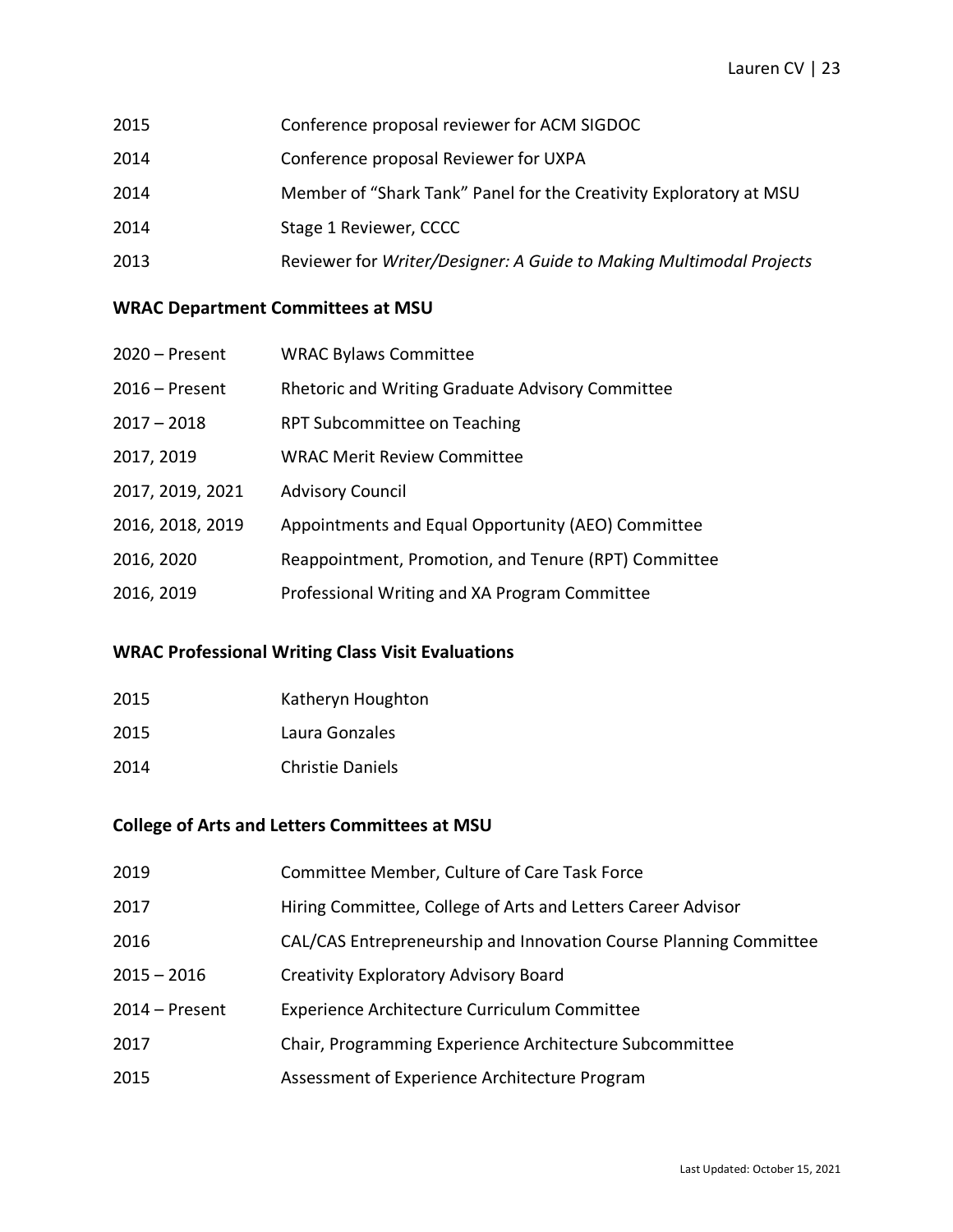#### **University Committees at FIU**

2011 Member, Search Committee for Assistant Director, FIU Writing Center

#### **English Department Committees at FIU**

2012 – 2014 Member**,** ad hoc Committee on the Digital Humanities 2012 – 2013 Member**,** Undergraduate Curriculum Committee 2011 – 2014 Chair**,** Digital Writing Studio Advisory Committee 2007 – 2012 Adjunct and TA Mentor

## **Writing Program Committees at FIU**

| 2013          | Member, Instructor Search Committees                               |
|---------------|--------------------------------------------------------------------|
| 2012          | Member, Instructor Search Committee                                |
| $2011 - 2014$ | Chair, Technology and Instruction Committee                        |
| 2009          | Member, College Writing for Transfer Students Curriculum Committee |
| 2008          | Reader, SACS Writing Assessment Committee                          |
| $2007 - 2010$ | Member, Hybrid Instructor Committee                                |
| 2007          | Chair, Advanced Writing & Research Curriculum Committee            |

## **Professional Organization Memberships/Affiliations**

Sound Studies in Rhetoric and Writing (SSRW) ATTW: Association of Teachers of Technical Writing NCTE/CCCC: National Council of Teachers of English BMI: Broadcast Music Incorporated UXPA: User Experience Professionals Organization IEEE (ProComm/Transactions on Professional Communication) SIGDOC (Special Interest Group on the Design of Communication)

## **Engagement Projects**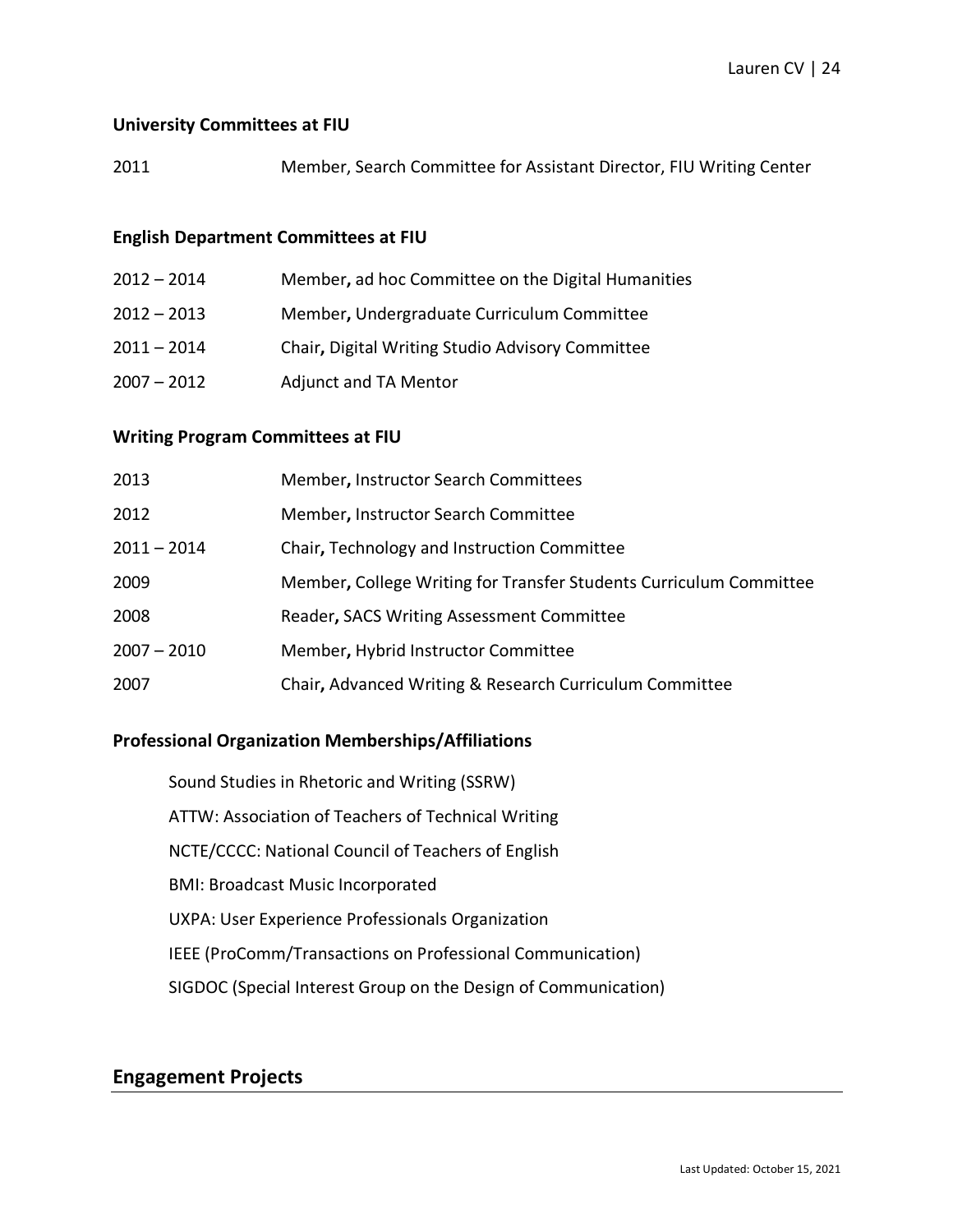## **2018 – Present SEEN (Supporting Equity in Essential Needs)**

I've been working with colleagues at MSU on exploring basic essential needs issues on MSU's campus. We've developed syllabi statements, hosted public conversations, collaborated with the Poverty Solutions Center at the University of Michigan, conducted original research, and have developed relationships with community partners. Our work has helped inform decisions about institutional support structures across the university and out college.

#### **2018 – 2019 MI Homeless Voice**

I helped organize a musical storytelling project with individuals participating in the Michigan Homeless Speakers Bureau and faculty/students at MSU. The advocacy projects consists of recording and composing music to go along with spoken word poetry and prose.

#### **2017 - 2018 Website for Michigan Homeless Speakers Bureau**

Using participatory design methods, my course in advanced visual design developed a brand, content strategy, tag line, and logo with their client Laurel Burchfield from the Michigan Coalition Against Homelessness. The website can be accessed here: http://mihomelessvoice.org

#### **2016 Broad Museum User Research Project(s)**

Working with Stephanie Kribs and Whitney Stoepel at the Broad Art Museum, I mentored an Experience Architecture student Erin Campbell and a Professional Writing Student Erin Van Sloten on participatory and UX research at the Broad. Among the activities: observing, surveying, interviewing, mapping, and so on.

#### **2014 – 2015 School Website Project**

I acted as the primary investigator for this participatory project. I managed 2 Experience Architecture and 1 Professional Writing student. We conducted user research through creating/circulating surveys, completed a landscape analysis of other local schools, and designed and developed a new brand for an East Lansing school's website. Note: the school's name has been purposefully omitted per our agreement.

#### **2011 Imagination Federation Website Project**

I worked with students at Florida International University on using iterative and participatory methods in developing a website for a nonprofit agency consisting of college faculty, students, and community organizers in the United States and Nicaragua.

#### **Research Communities**